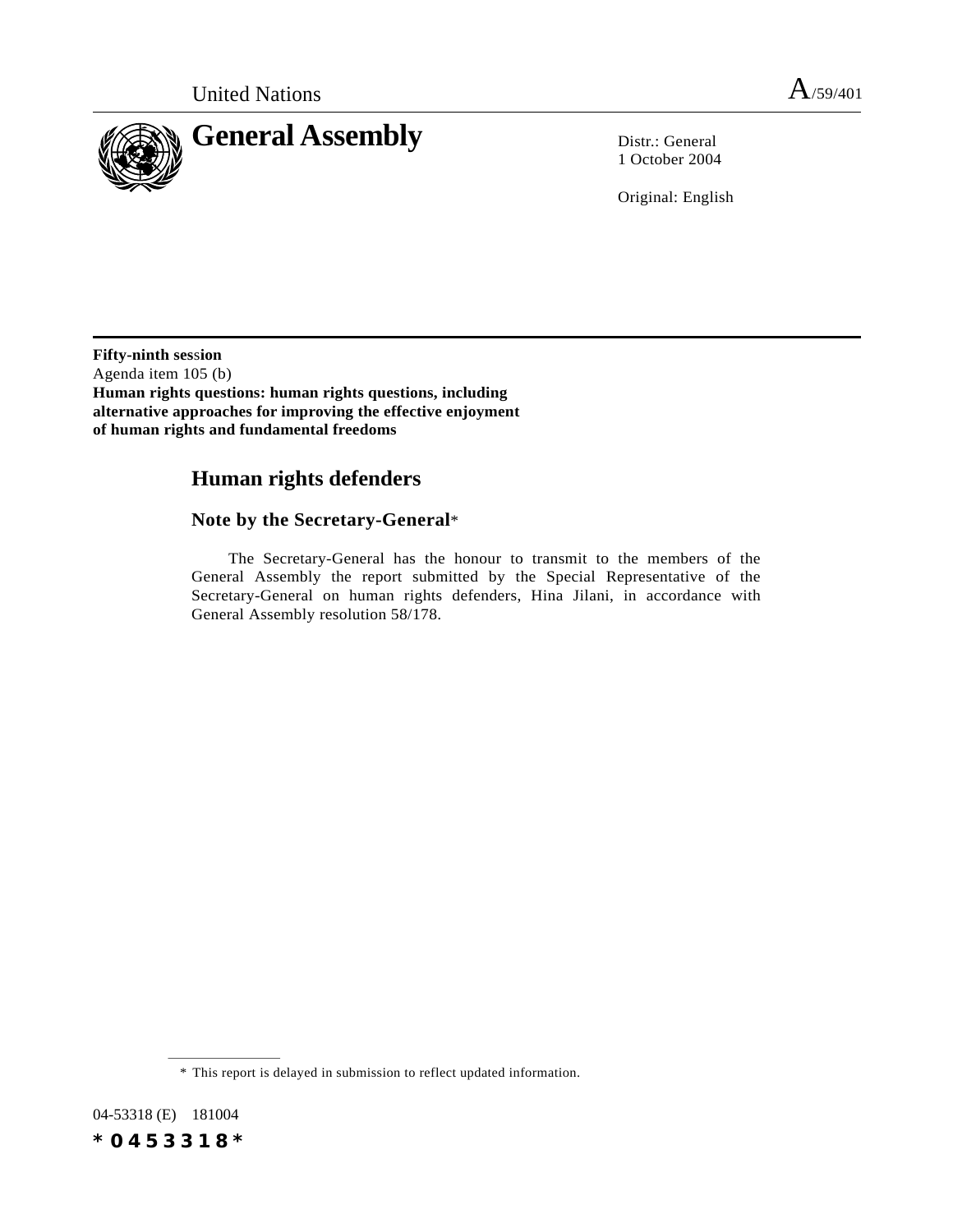## *Summary*

Human rights defenders fulfil a fundamental role in the protection and realization of human rights and in attaining the goals of the United Nations, whether in the context of poverty alleviation, humanitarian assistance, development or other domains. From this perspective, the Special Representative expresses deep concern at the continuing high level of violations committed against defenders around the world and hopes that States will take stronger action, including with the support of United Nations bodies, in implementing the Declaration on the Right and Responsibility of Individuals, Groups and Organs of Society to Promote and Protect Universally Recognized Human Rights and Fundamental Freedoms.

The objective of the report is to look beyond specific violations and identify the absence of safeguards or the failure of institutions and agencies of the State that "allow" violations to occur in the first place. By identifying these weaknesses and formulating recommendations, the report urges States to meet their commitment to human rights defenders, as reflected in successive General Assembly resolutions, and to strengthen implementation of the Declaration.

The report presents examples of the most common violations recorded against human rights defenders. These include arbitrary arrest and detention, prosecution and pre-trial detention, violations of physical integrity and harassment. The factors that allow the violations to occur include weaknesses in the law and legal processes, limitations on the competence and independence of the judiciary, the lack of awareness or accountability among local authorities for the respect of international human rights standards, and weaknesses in civil society.

The report lists the groups of actors most commonly responsible for violations of defenders' rights. It suggests actions that can be taken to overcome the systemic weaknesses leading to the violations, including a much wider dissemination and use of the Declaration, strengthened training on the Declaration for the judiciary, suitable legislative reform, wider citizen participation, greater oversight by parliamentary bodies and better interministerial coordination.

The report focuses special attention on the freedom of association because of the multiple ways in which this right is restricted and its centrality to the effective work of defenders. The report describes the increasing adoption by States of "NGO laws" to regulate the work of non-governmental organizations — legislation which, in many instances, has been used to restrict human rights activities in violation of the Declaration. The report examines the different obstacles that human rights defenders, whether working within national or international organizations, face in the exercise of their freedom of association including: the criminalization of non-registered human rights groups; unnecessarily burdensome and lengthy registration procedures; limits on the creation of networks; inappropriate denial of registration; limited independence of registration authorities; requirements to re-register when new legislation is introduced; State scrutiny of and interference with an organization's management, objectives and activities; administrative and judicial harassment; restrictions on access to funding; restrictions on cooperation with international human rights partners.

The report concludes with examples of good practices and recommendations that would address the concerns identified.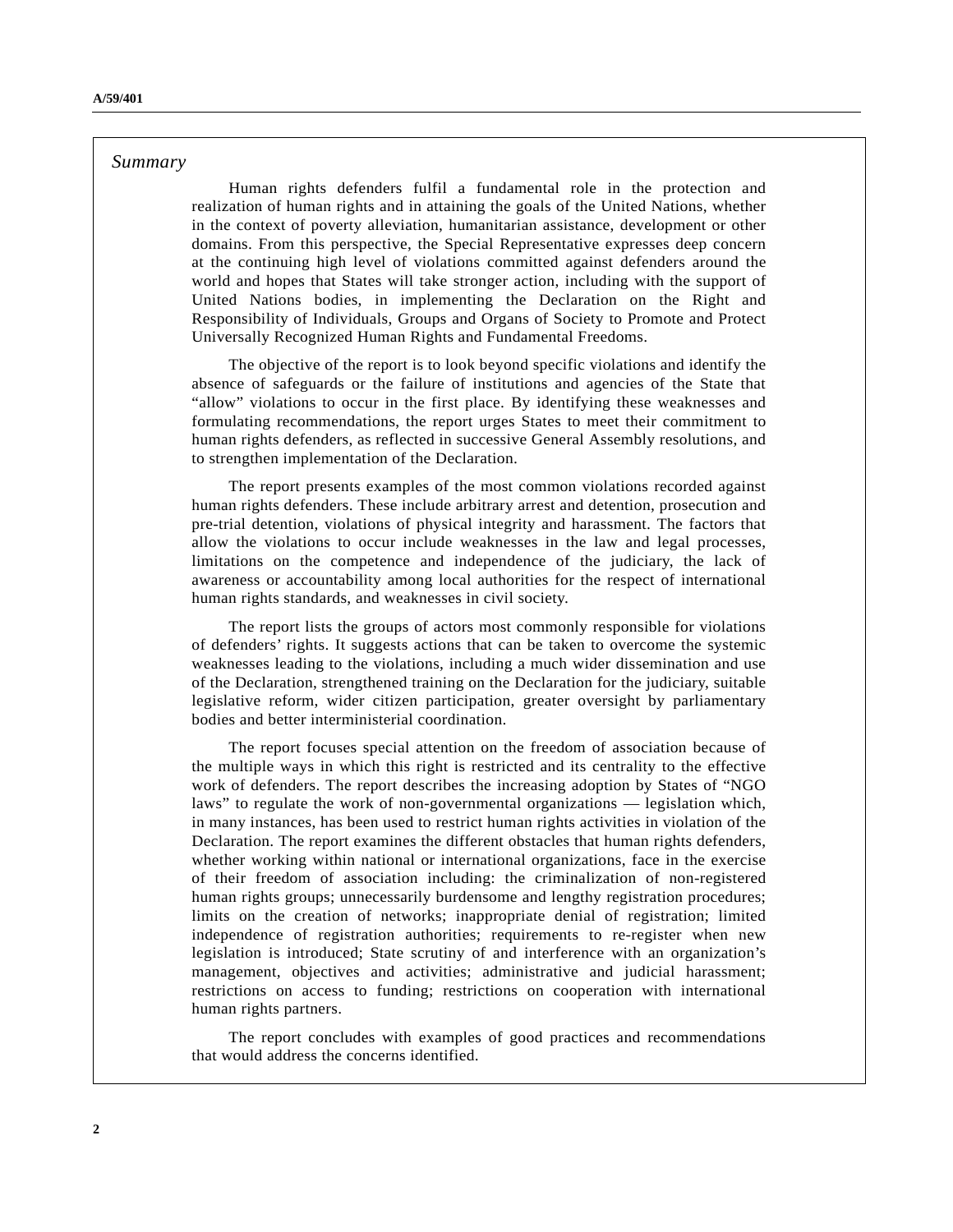# **Report of the Special Representative of the Secretary-General on human rights defenders, Hina Jilani**

# Contents

|               |                                                                            | Paragraphs                                                                     | Page                  |
|---------------|----------------------------------------------------------------------------|--------------------------------------------------------------------------------|-----------------------|
|               |                                                                            | $1 - 5$                                                                        | $\overline{4}$        |
|               |                                                                            |                                                                                | 5                     |
| А.            |                                                                            | $7 - 9$                                                                        | 5                     |
| Β.            |                                                                            | $10 - 25$                                                                      | 6                     |
| C.            |                                                                            | $26 - 34$                                                                      | 8                     |
| D.            |                                                                            | $35 - 37$                                                                      | 10                    |
| Ε.            |                                                                            | $38 - 39$                                                                      | 11                    |
| F.            |                                                                            | $40 - 45$                                                                      | 11                    |
|               |                                                                            | $46 - 82$                                                                      | 12                    |
| A.            | Difficulties in the creation and registration of human rights associations | $51 - 61$                                                                      | 14                    |
| <b>B.</b>     |                                                                            | 62                                                                             | 16                    |
| $\mathcal{C}$ | State scrutiny of the management and activities of NGOs                    | $63 - 70$                                                                      | 17                    |
| D.            | Administrative and judicial harassment: grounds and procedures             |                                                                                | 19                    |
| Ε.            |                                                                            | $75 - 78$                                                                      | 20                    |
| $F_{\cdot}$   | Restrictions on and retaliation for cooperation with international human   | 79                                                                             | 20                    |
| G.            | Good practices and recommendations in conformity with the Declaration      | $80 - 82$                                                                      | 21                    |
|               |                                                                            | Meeting the standards of the right to association contained in the Declaration | $6 - 45$<br>$71 - 74$ |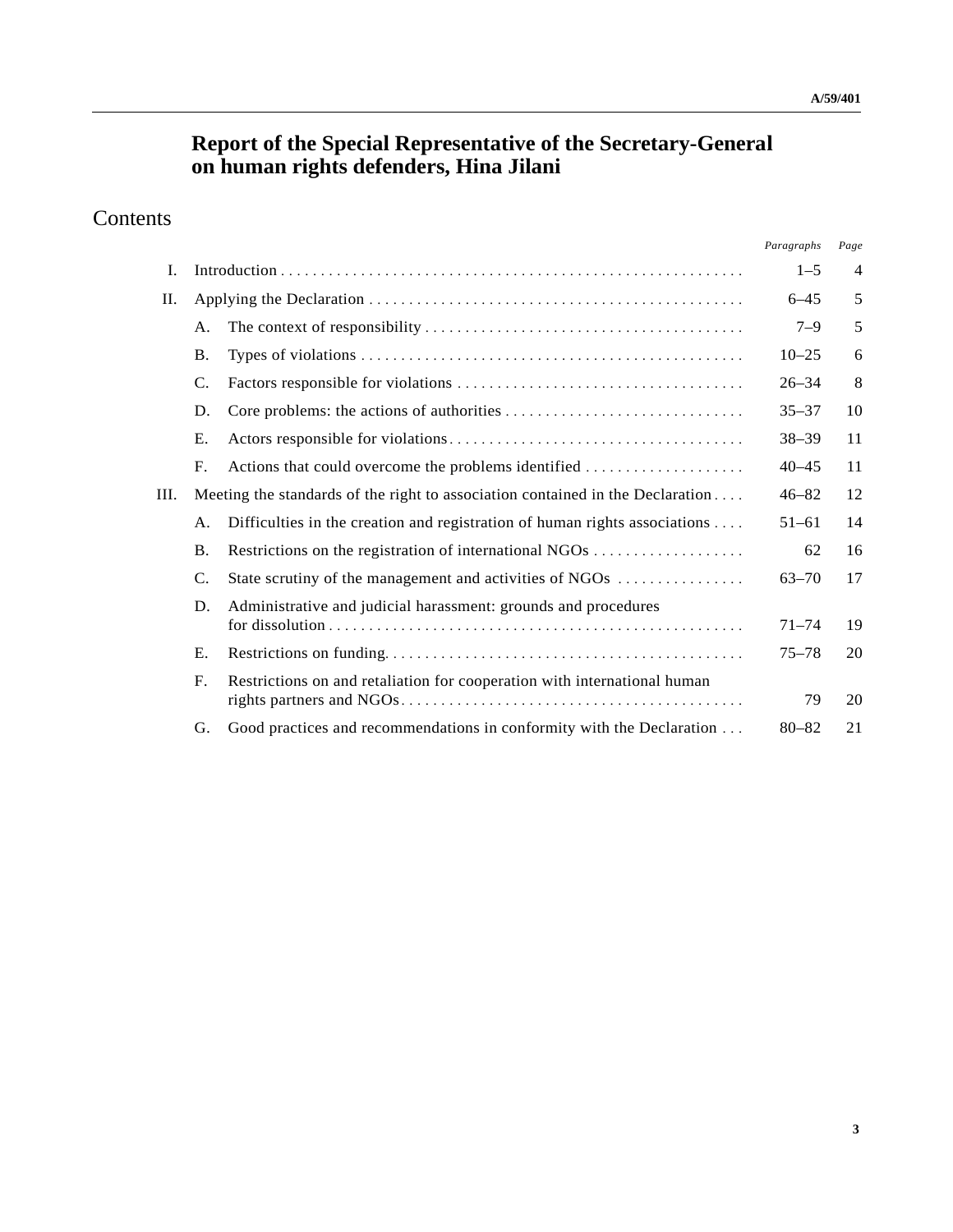# **I. Introduction**

1. Human rights defenders are fundamental actors in any effort to implement the overall international human rights framework. Their work is essential to the achievement of all the core objectives of the United Nations and its Member States at their national level. Establishing and sustaining democracy, maintaining international peace and security and advancing the agenda for development, as prioritized in the Millennium Development Goals, cannot be accomplished without the contributions that human rights defenders make in their varied fields of activity. Defenders bring to the fore information on the realities of situations to be addressed without which national and international efforts would be ineffective. They contribute to poverty alleviation, humanitarian assistance, post-conflict reconstruction, and to improving individual indicators of development such as access to health care and adult literacy, among many other activities.

2. In recognition of this critical role and the difficulties that defenders face in fulfilling it, the General Assembly, by resolution 53/144 of 8 March 1999, adopted the Declaration on the Right and Responsibility of Individuals, Groups and Organs of Society to Promote and Protect Universally Recognized Human Rights and Fundamental Freedoms, known as the Declaration on human rights defenders, whose provisions provide a firm basis in international human rights law for the support and protection of human rights defenders. Subsequent resolutions (see in particular resolution 58/178 of 22 December 2003) call for action by States and United Nations bodies to support the Declaration's implementation.

3. Some States have taken action to implement the Declaration and to support and protect human rights defenders in their work. Some action has been also been taken regionally: the Inter-American Commission on Human Rights now has a wellestablished human rights defenders unit; the African Commission on Human and Peoples' Rights has this year established the mandate of Special Rapporteur on human rights defenders; and the European Union, also this year, adopted guidelines on human rights defenders. In 2003, the Fifth International Conference on New and Restored Democracies (Ulaanbataar, 18-20 June 2003) made a strong reference to the Declaration on human rights defenders in the Conference's own concluding declaration. There has been some effort made within the United Nations system to support the Declaration and the mandate of the Special Representative on human rights defenders. Human rights civil society is increasingly aware of the Declaration and the rights it enshrines.

4. However, in spite of these signs of progress, the Special Representative continues to register the most serious violations of the Declaration, which appear only to have increased in the six years since the instrument was adopted by the General Assembly. The reality that defenders confront in many countries of the world is that their protection, through laws, policies and practices and the creation of effective mechanisms, has yet to be achieved. In addition, the oppression of defenders is typically an indicator of a much wider lack of respect for human rights within a State and is directly proportional to this wider situation.

5. In this report, the Special Representative looks beyond specific violations to examine why they are able to occur, highlighting the absence of safeguards or the failure of institutions and agencies of the State to create a secure environment for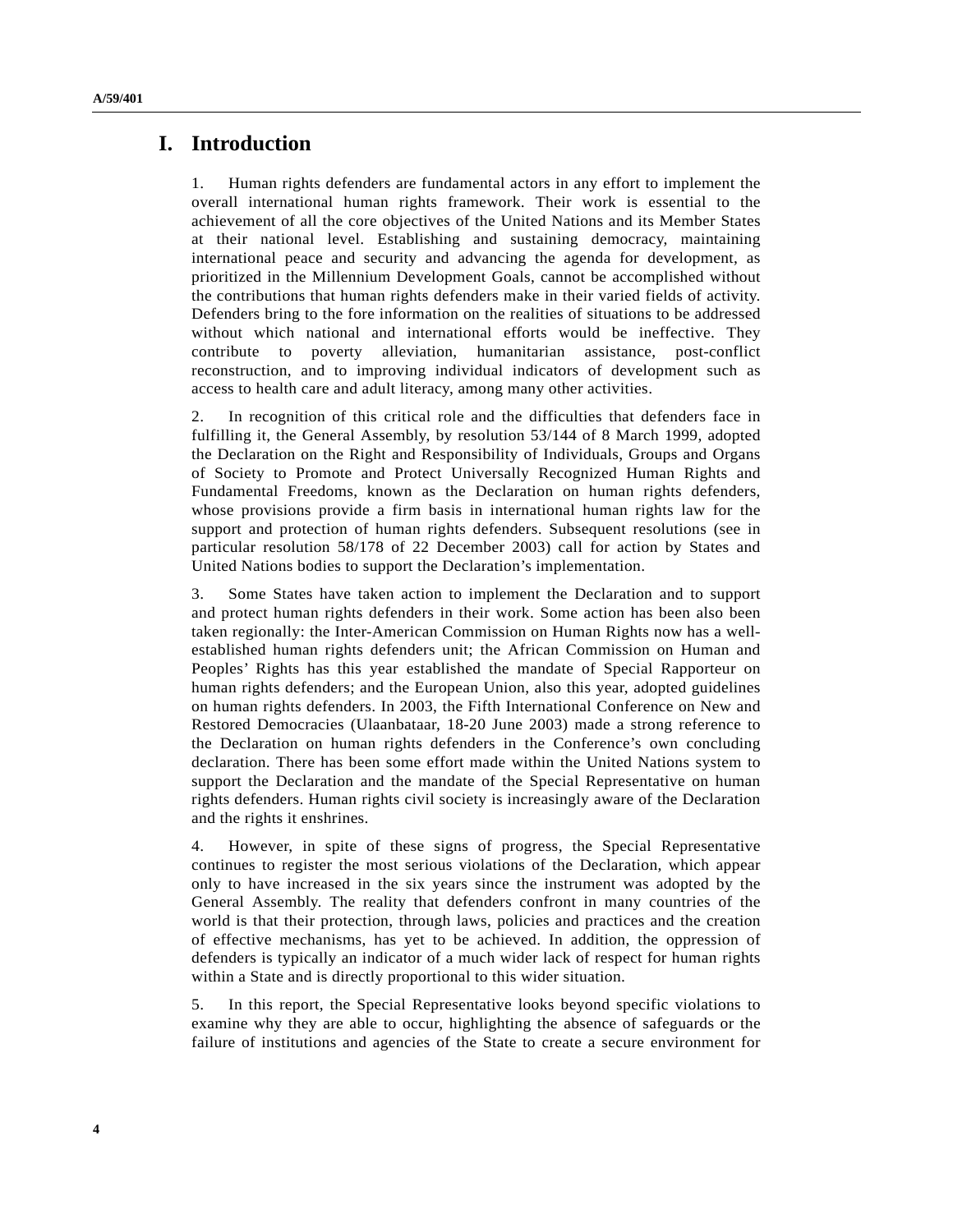the defence of human rights. A separate section focuses on the freedom of association because of the multiple ways in which this right is restricted.

# **II. Applying the Declaration**

6. Patterns of violations, as reflected in the information received by the Special Representative, make it possible to identify key factors that threaten the security of defenders and undermine their work. It is impossible to effectively implement the Declaration without giving due consideration to these factors and adopting concrete measures to overcome their adverse impact on human rights activities.

## **A. The context of responsibility**

7. There are several levels of responsibility in applying the Declaration. The active presence of human rights defenders is essential to development and international peace and security, and in situations where respect for civil, cultural, economic, political and social rights are limited there is a particular need for a strong contribution from defenders. However, in the same situations where defenders are needed most, they are hindered in their efforts as a result of the limitations imposed upon them by a restrictive environment that fails to respect human rights. Initiatives to support development and peace and security must, therefore, recognize both the essential role of defenders and their simultaneous need for support. International initiatives, including those involving multilateral institutions, foreign policy, or security and development cooperation among States, must be sensitive to the need and the responsibility to incorporate, within the initiatives themselves, support for the implementation of the Declaration.

8. The responsibility to "create all conditions necessary in the social, economic, political and other fields, as well as the legal guarantees required to ensure that all persons under its jurisdiction, individually and in association with others, are able to enjoy all those rights and freedoms in practice" (article 1 of the Declaration; see also paragraph 7 of the Preamble) rests primarily with the State. This responsibility includes the elimination of impunity. While acts and omissions of the State remain the primary source of violations against human rights defenders, actions by non-State actors that harm them and obstruct their work are increasing. There is growing urgency to apply the Declaration fully in the contexts of impunity, of State and non-State actors, and with regard to the Declaration's focus, in its article 18, on "safeguarding democracy, promoting human rights and fundamental freedoms and contributing to the promotion and advancement of democratic societies, institutions and processes".

9. The Special Representative considers that a precondition for the achievement of any progress in the implementation of the Declaration or success in putting in place effective laws, policies or mechanisms for the protection of defenders is the good faith and firm commitment of States towards this end. The Special Representative is aware that some of the factors that she has already highlighted in her reports are rooted in situations such as armed conflict, religious and ethnic tensions, an increase in acts of terrorism and other difficult challenges for Governments. Nevertheless, these difficulties cannot be used as justifications for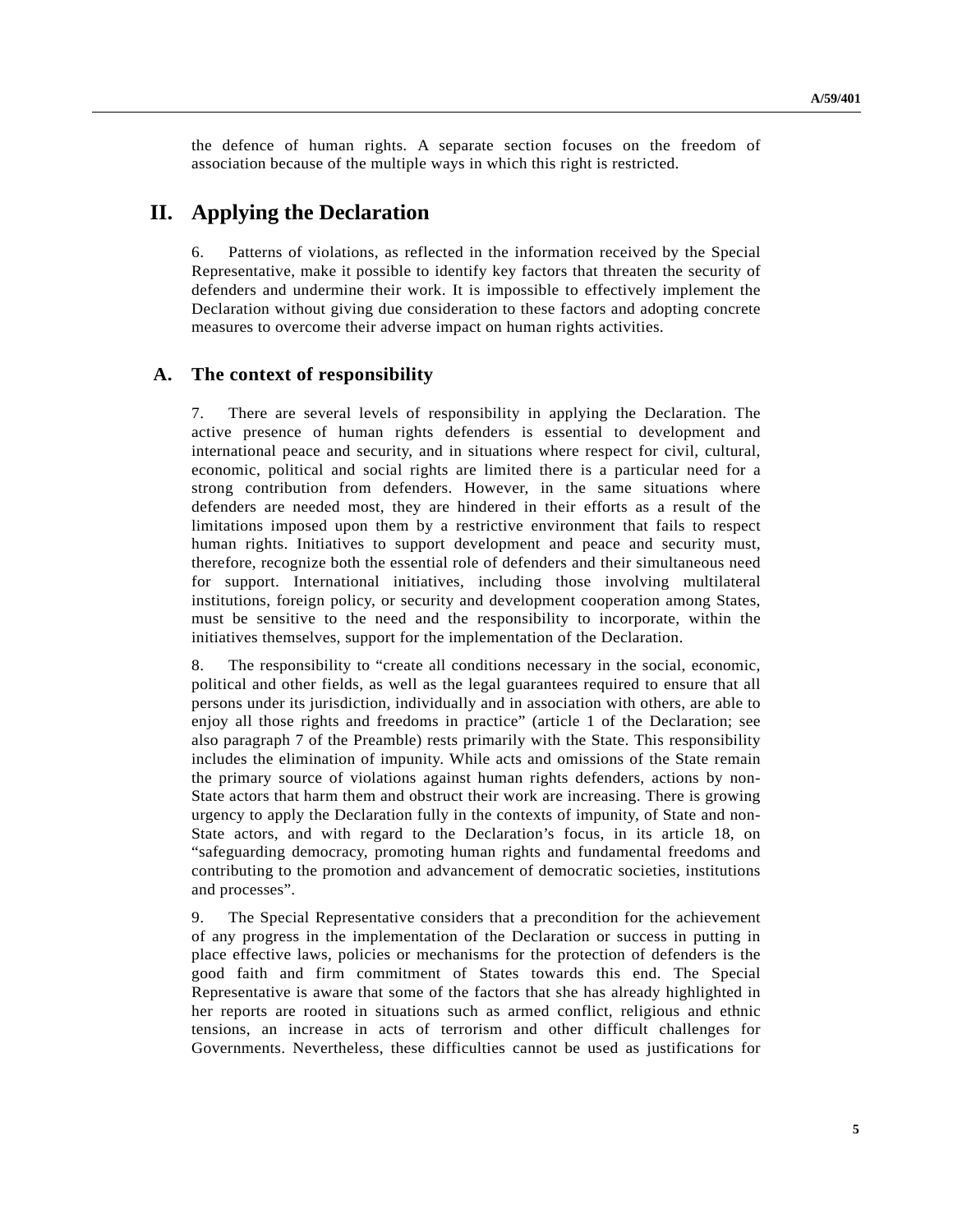non-compliance. Any attempt to do so would undermine the very spirit of the Declaration.

## **B. Types of violations**

10. The Special Representative describes below some of the cases reported to her that illustrate the factors undermining the security of defenders and the implementation of the Declaration. The nature of the abuse that occurs, the prevalence of certain forms of violations, the actors involved and the State's response all illustrate the problems in the structures and systems of governance that allow abuses to occur and the lack of sufficient safeguards, means of prevention and redress.

## **1. Arbitrary arrest and detention**

11. Arbitrary arrest, sometimes followed by the misuse of the law to detain, prosecute and imprison human rights defenders, is the single most common violation recorded by the Special Representative. She has received many reports of defenders being held in incommunicado detention and in poor conditions. Arrests are commonly carried out without warrants, with no charges ever formally pressed, legal representation and family visits sometimes denied and defenders subjected to beatings or even torture. An arrest, or even the threat of arrest, can effectively end whatever human rights activities a defender is engaged in and also divert the resources of the defenders' organization, and the rest of the human rights community, away from other human rights concerns.

12. In one common example, a human rights defender and election monitor noted what he considered to be serious violations of electoral procedures during a parliamentary election. When he reported the violations to a State election commission, he was arrested by police and accused of obstructing the election process. He was subsequently detained.

13. In another instance, several human rights defenders were reportedly arrested and detained by police two days after participating in a peaceful demonstration against human rights abuses and restrictions on democratic practices. The arrests were carried out without warrants and the defenders were allegedly punched and slapped on the head and kicked in their genitals by police officers. The defenders were interrogated without their lawyers, who in turn were not given access to information they needed to prepare an adequate legal defence for the subsequent trials of the defenders on charges of "anti-State" activities.

14. A journalist who had focused on human rights abuses in his work was arrested at the airport while on his way to attend a conference on freedom of the press. Several of the defenders who attended the 2004 session of the Commission on Human Rights as NGO representatives visited the Special Representative's office to report that, following their departure from their home countries, security officials had visited their homes or offices and questioned their families and colleagues about what the defenders were going to do at the Commission, leading the defenders to fear possible arrest upon their return.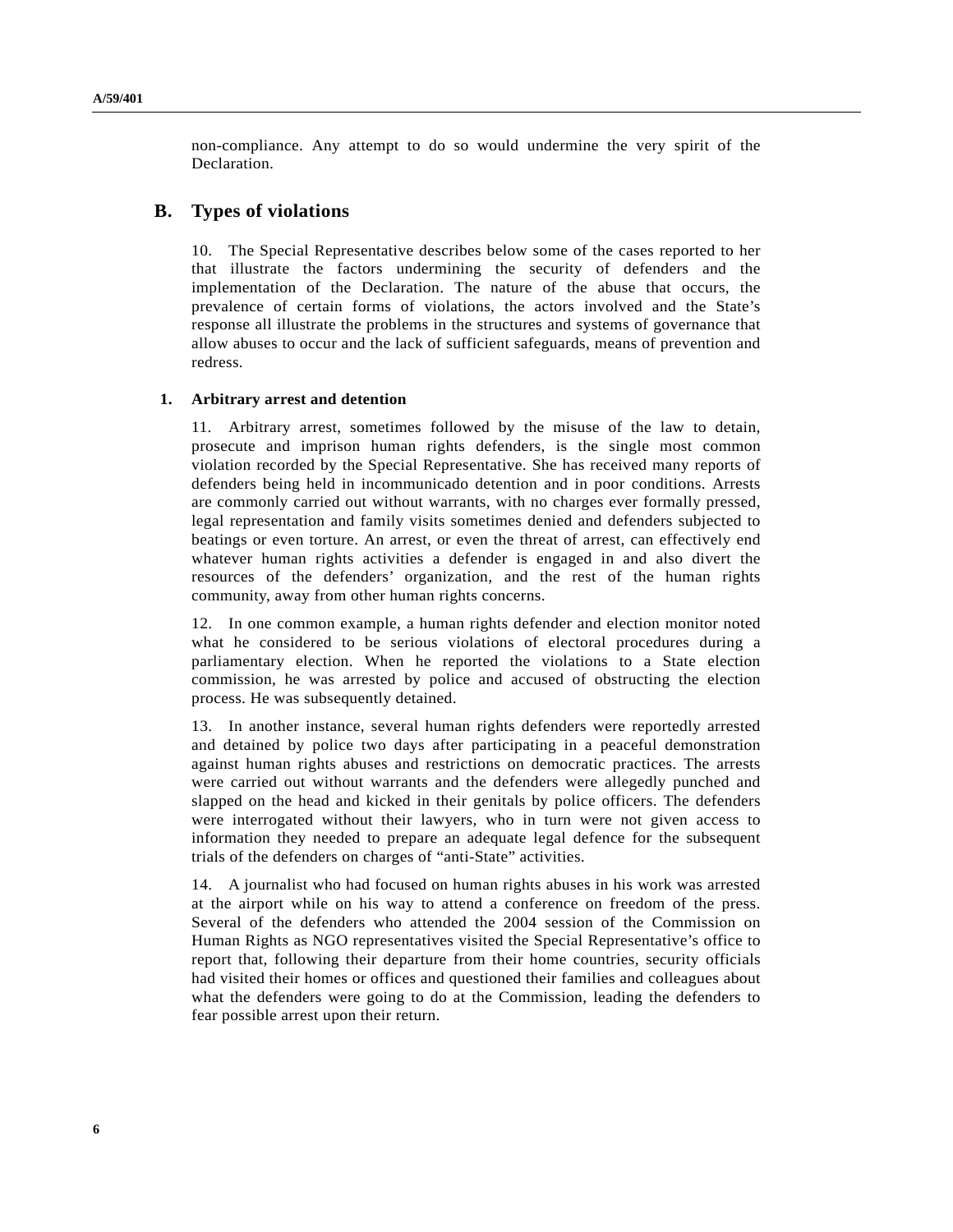## **2. Prosecution and pre-trial detention**

15. Even where defenders are formally prosecuted or detained, multiple violations of human rights are frequently inherent in the process itself.

16. In June 2003, a journalist published a report on the allegedly poor working conditions in the mines in his country, leading to some deaths of miners. A week later he was convicted by a court of defamation and sentenced to five years' imprisonment. In another country a large number of human rights defenders and political activists were arrested and tried in closed courts a month later. The courts handed down sentences ranging from 6 to 28 years' imprisonment for alleged harm to the independence, dignity and sovereignty of the State.

17. In another instance, a human rights defender helped farmers' representatives write petitions to the national parliament and to the Government protesting State confiscation of land; he also helped to disseminate, via the Internet, information on the farmers' demonstrations and other protests. He was arrested and prosecuted in a trial that was closed to the public and sentenced to 12 years' imprisonment.

## **3. Physical integrity of defenders**

18. The violation of the physical integrity of defenders takes the form of killings, attempted killings, torture, beatings, death threats and disappearances.

19. The Special Representative received information indicating that a man who had allegedly witnessed people being killed by execution squads whose members included off-duty policemen presented his information personally to the United Nations Special Rapporteur on extrajudicial, summary or arbitrary executions when she visited his country. Four days later, two men on a motorcycle wearing masks rode up to him in a busy city street and shot him twice in the head, killing him.

20. Another human rights defender working as a volunteer collecting information on human rights abuses in a zone of internal armed conflict was beaten up at home by a large group of soldiers, who then took him away. Six days later the defender's body was found near a highway. His arms and legs were broken and his body had been punctured in numerous places by a sharp object. He had a bullet wound in the back of his head.

21. In another country, in December 2003, a representative of a farming trade union was shot dead. He was the fourth representative of the union to die in a 12 month period. A human rights defender and president of a trade union who had been working for improved working conditions in the garment industry of his country received several death threats, which were reported to the police. In January 2004, shortly after 9 a.m., he was shot and killed by two unidentified men in the city centre.

22. In March 2004, a human rights defender who had been investigating alleged torture of detainees by police left his home and has not been seen since. A government investigation led to the arrest of a number of police officers, who were later released. In January 2004, a woman human rights defender was pulled off the street by unidentified men and forced into a red van. She was driven around the city for some time, while the men poured boiling water on her feet and warned her to stop her activities on behalf of a women's rights organization. The chairman of a human rights organization that had distributed a country human rights report to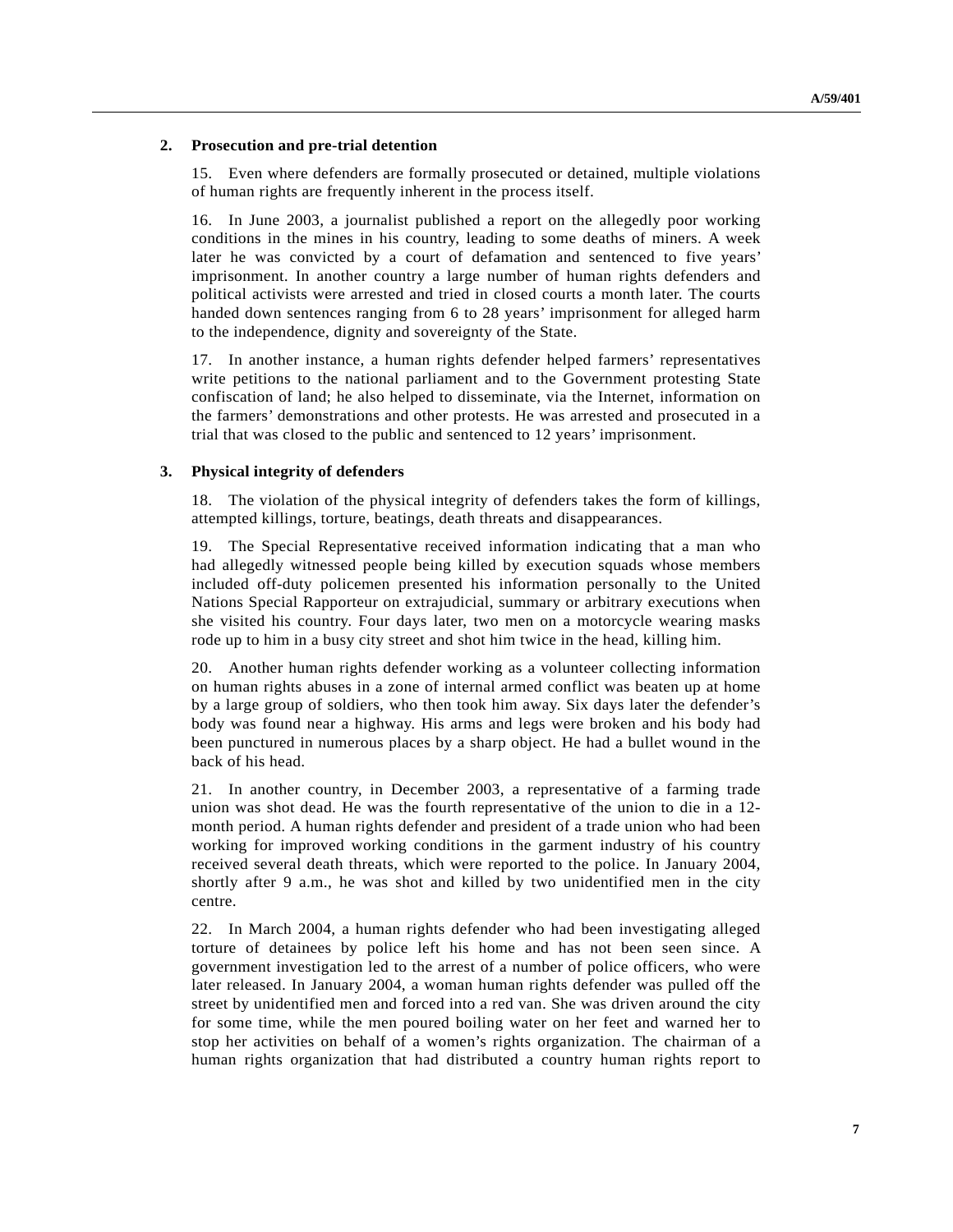diplomatic embassies was accused in national newspapers of anti-State activities and on the same day, the defender was attacked by four men and severely beaten, leaving him in critical condition.

#### **4. Harassment**

23. Harassment is used as a means of silencing human rights defenders and deterring them from carrying out their activities. Methods of harassment include involving defenders in criminal prosecution or civil litigation, often for libel and defamation. These prosecutions have at times led to heavy sentences of imprisonment or fines. Other modes of harassment are verbal abuse and threats of harm to defenders, their families and lawyers, or witnesses. Intimidation and coercion have been used to pressure defenders to violate client confidentiality or to retract statements exposing human rights abuse. Some defenders have been harassed on their way to attend a human rights event or their identity papers were confiscated.

24. A human rights lawyer and president of an association dedicated to combating torture, returning to her country from international human rights events, was repeatedly stopped at the airport by customs officials, who read through her documents and confiscated some publications. A human rights NGO reporting on instances of torture and political violence and providing assistance to victims was included on a list published by the Government of organizations considered to be a threat to national peace and security. A few months later, allegations were printed in the State-controlled media accusing the organization of being involved in violent attacks.

25. Two human rights defenders heading different human rights NGOs that had reported alleged human rights violations by the authorities were subsequently referred to by a State official on a State-owned television channel as "enemies of the State". The official also gave out the home telephone number of one of the defenders. Within a few days the offices of both organizations were attacked by large groups of men. The firm providing security to one of the offices was advised by the Ministry of the Interior to withdraw its services, and the defenders' family members were accused of being unpatriotic by neighbours.

## **C. Factors responsible for violations**

## **Human rights reporting at national or international levels**

26. Human rights defenders are almost always targeted because of activities related to the gathering of information, or when they actually move to report human rights violations. Governments tend to react more aggressively when reports address politically sensitive issues, and they sometimes deliberately create a climate of sensitivity around a particular issue in order to silence criticism or dissent or to deter human rights defenders from taking up the subject. National security or ideology, religious belief or cultural specificity is frequently used to label defenders exposing violations as unpatriotic, anti-State or sacrilegious.

27. Defending human rights becomes more risky when there is a lack of transparency on the part of the Government and the right of access to information and the freedom of expression or assembly is either not protected or not respected.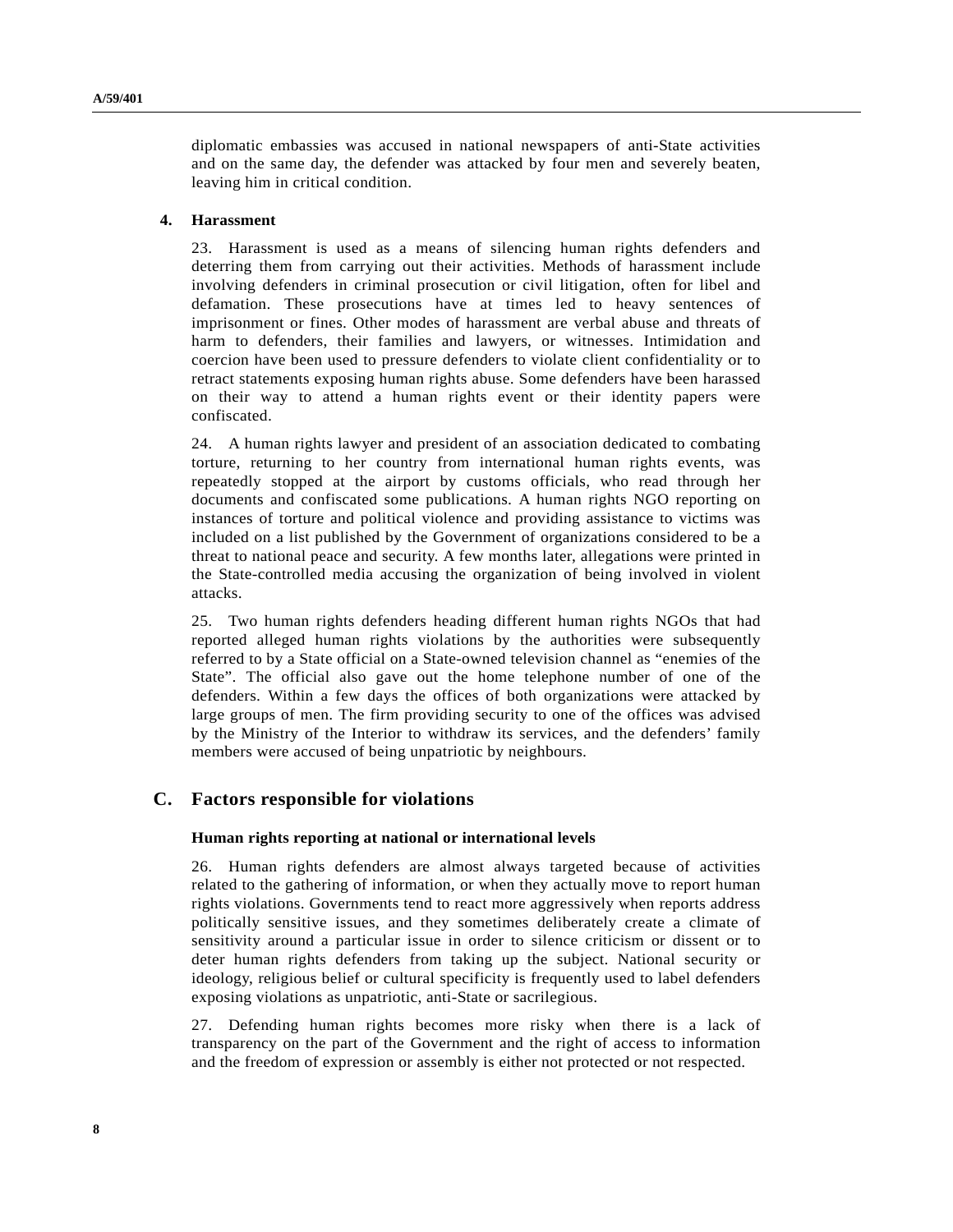#### **Turning the law against human rights defenders**

28. While defenders are often harmed by totally arbitrary actions, in many instances the law and legal processes are misused to harass or punish defenders for their human rights activities, complicating the search for measures to protect them. Defenders have been prosecuted for undertaking activities that are well within the scope of human rights monitoring and advocacy legally protected by the Declaration. Prosecutions are pursued using domestic laws that either directly contravene the principles of the Declaration and other international human rights instruments or contain provisions that can be interpreted, for political or other reasons, in such a way that in practice contravenes these international standards. Legislation on security, public order, defamation and libel has been widely used in this respect.

#### **Independence of the judiciary**

29. A vigilant, independent and competent judiciary is an effective check on the abuse of law and provides security for human rights activity against the effects of oppressive laws and practices. However, violations occur within the legal process itself because of the lack of adequate judicial scrutiny and the failure of judges to recognize human rights activity and reject attempts to restrict it. Many of the violations brought to the attention of the Special Representative would not have been possible without an unacceptable level of tolerance by the judiciary of illegal procedures targeting human rights defenders.

#### **The responsibility of local authorities**

30. Local authorities often fail to realize that the principle of "State responsibility" with respect to human rights extends to all tiers of government and is therefore binding upon local authorities as well. While several countries have human rights mechanisms and other institutional arrangements at the national level, only a few have any effective operational human rights protection systems at the local level, leading to much reduced oversight of the exercise of authority. As a vast majority of human rights defenders are engaged in activities in the local context, safeguards for their protection must be fully operational at the local level as well.

#### **The role of the media**

31. Government officials, sometimes at the highest level, have used the Statecontrolled media in a manner that has made defenders vulnerable to attack by other political or social forces, for instance, political parties, religious fanatics or vigilantes, or has caused social isolation of defenders by frightening people away from associating with them. This becomes more probable in the absence of independent media sensitive to human rights that can counter the effects on defenders of government propaganda. In some situations, social actors or corporate entities have also used the media to undermine human rights and malign human rights defenders. The role of the media in protecting or endangering human rights defenders cannot, therefore, be underestimated.

## **Government response to human rights concerns**

32. Activities for the promotion and protection of economic, social and cultural rights are increasingly challenging development paradigms, economic policies and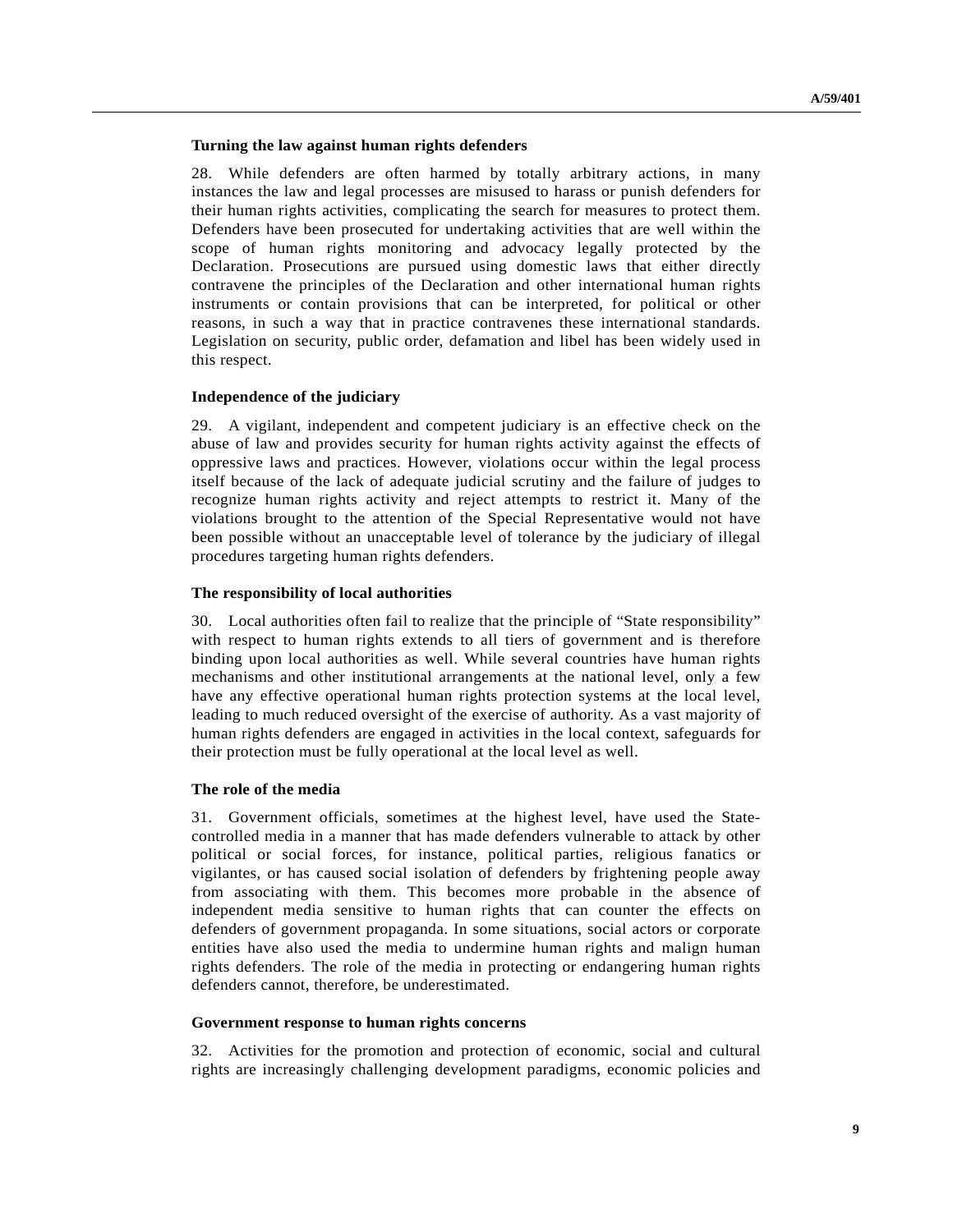decisions on the distribution and utilization of natural resources. It is becoming increasingly difficult for Governments to respond to popular demands in this area because international, more than internal factors, are determining the direction of policies. The inability or unwillingness of Governments to accommodate popular demands has resulted in repression. If there existed processes through which broad human rights concerns affecting society could be effectively raised, the risk to the human rights defenders who raised them would be much reduced.

#### **Absence of popular support for human rights issues**

33. Popular support for the activities of defenders has, in many situations, provided them with a barrier against State repression. In contrast, raising human rights concerns that are not popular among the majority — such as the rights of religious or ethnic minorities, migrants and, in some social contexts, women places human rights defenders at greater risk. In these situations the role of the State in creating an enabling environment for defenders to work and providing protection where needed becomes even more important.

#### **Weakness of civil society**

34. It cannot realistically be expected that protection systems at the national level will function effectively without an aware, strong and active civil society. The credibility of NGOs, particularly those working in the field of human rights, contributes to the strength of civil society and improves the prospects of influencing State conduct. Transparency in their operations, relevance to people's rights and freedoms of the issues raised and, more importantly, linkages with a rights-based movement have helped NGOs to gain credibility.

## **D. Core problems: the actions of authorities**

## **State policy or individual action?**

35. In a vast majority of cases violations could not have occurred without the participation or complicity of State officials. In some instances State policies are directly responsible for the manner in which officials react to activities carried out by human rights defenders. In others, the decision to target defenders is taken by individuals, or is a local policy rather than a national and institutional response.

## **The absence of oversight or safeguards**

36. In all cases, however, the lack of oversight by superior officials, monitoring bodies, the judiciary and prosecutors is glaringly apparent, as individuals and mechanisms fail to comply with the law and with procedures. The failure of police to record arrests and the absence of judicial scrutiny of the charges or grounds for arrest before issuing arrest warrants or making remand orders are examples of aberrations that make arbitrary arrest, improper detention or torture possible. The situation is worse where the military exercises functions normally in the purview of the police. Security considerations often allow military forces to operate in secrecy in their operations and exempt them from respecting normal safeguards. The military often has no human rights training and seldom interacts with human rights defenders.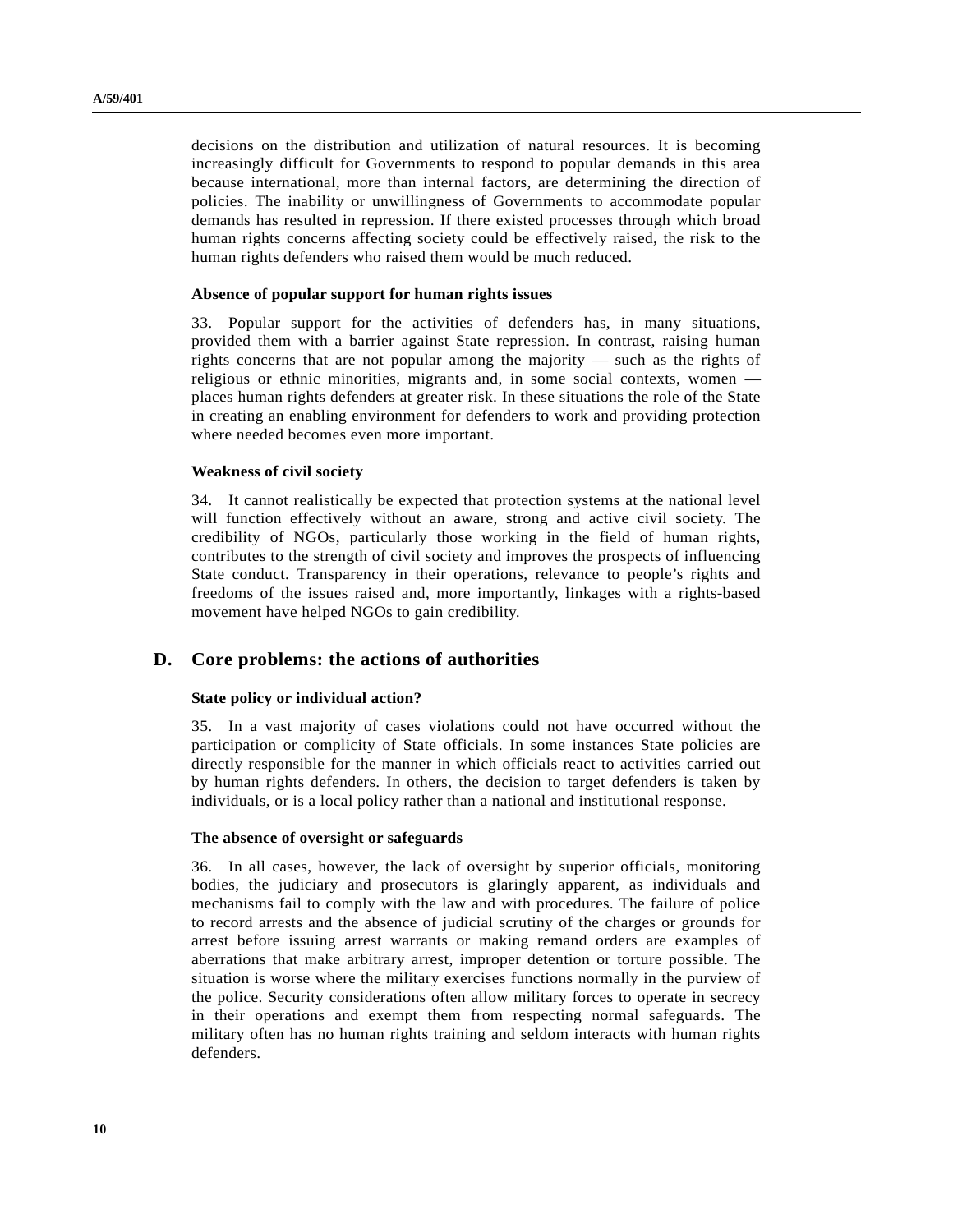## **Impunity**

37. Regardless of whether the threat emanates from State authorities or non-State actors, complaints by defenders are ignored or not properly investigated. The Special Representative has received multiple complaints of defenders having reported incidents that remained uninvestigated and that led to subsequent attacks and more serious harm.

## **E. Actors responsible for violations**

38. Where acts against defenders related to their human rights activity are repeated over a period of time and in several parts of the country it is likely that the acts themselves form part of a policy for which the national political authorities must bear responsibility.

39. The Special Representative has noted a very distinct pattern of regular and systematic abuse of power by State officials operating under the authority of the Ministries of the Interior, Justice and Defence. More specifically, the key State actors responsible for committing or failing to address violations against defenders are: the police, military and other security forces; prosecutors; judicial officers; revenue officials; and authorities responsible for the registration of NGOs. Policy initiatives or practical measures for the implementation of the Declaration and for creating and strengthening protection systems for defenders must, therefore, begin with these agencies.

## **F. Actions that could overcome the problems identified**

#### **The status of human rights defender**

40. Greater recognition of the status and role of human rights defenders could provide a basis for their protection and for the implementation of the Declaration. Recent initiatives at the national and international levels show ways in which the protection of defenders can be formalized, such as the declaration adopted by the Federal Parliament of Germany on human rights defenders and the guidelines on human rights defenders adopted by the European Union in 2004.

## **Dissemination and training on the Declaration**

41. Wider knowledge and better understanding of the Declaration would enable relevant institutions, agencies and authorities to apply norms or provisions specific to defenders more easily. Awareness of and directives for the observance of the principles relating to the activities and protection of defenders must reach all authorities and State officials at the local level. Greater familiarity on the part of judges, in particular with the types of activity protected by the Declaration, could help them to quickly identify human rights defenders, exercise greater scrutiny to ensure that human rights activity is not the reason for prosecuting defenders and to apply the Declaration when appropriate. Enhancing the sensitivity and capacity of judges in this regard would contribute to reducing the impunity of State and non-State actors who violate the rights of defenders. Training for subordinate and local judiciaries and encouraging appropriate forms of interaction between them and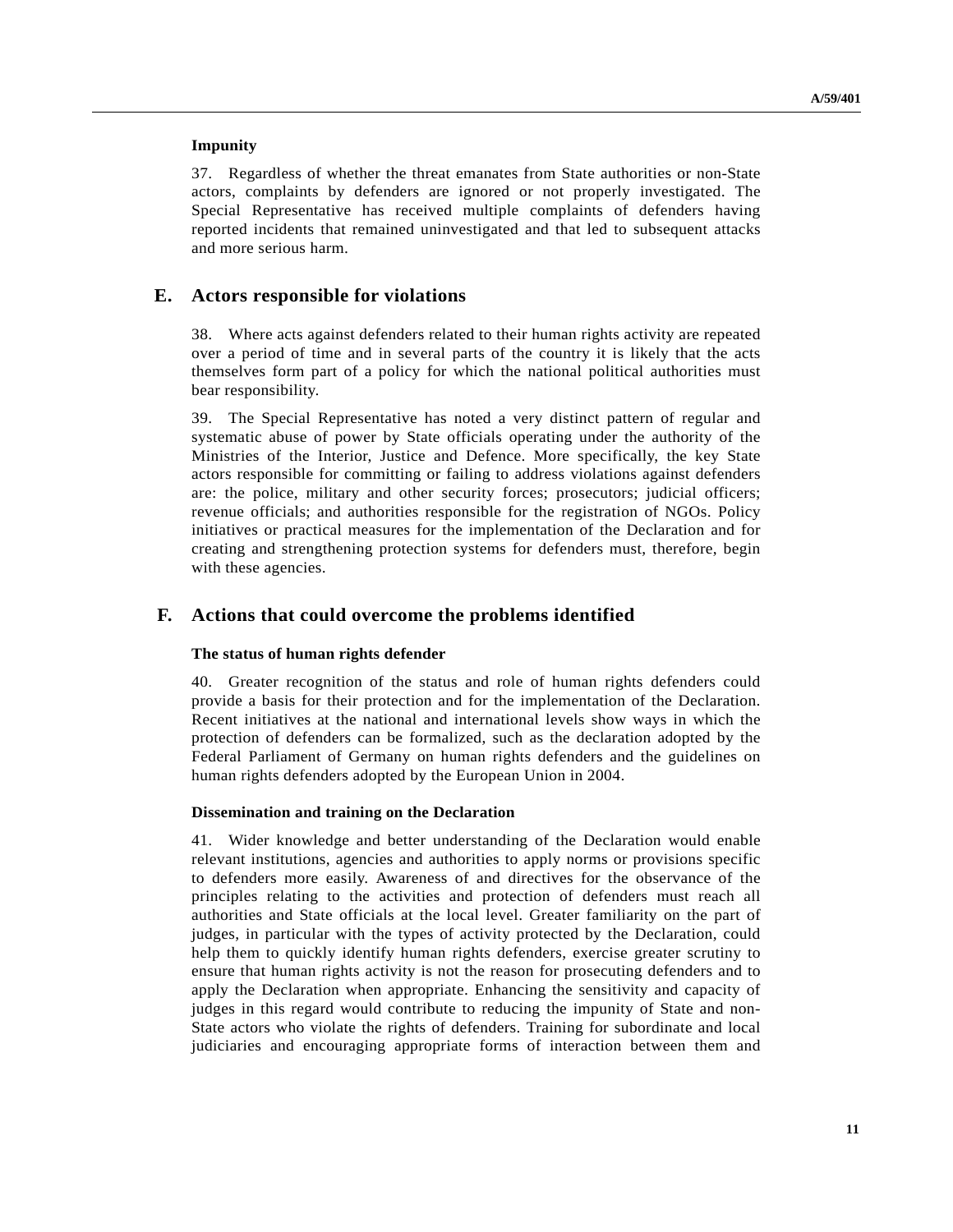human rights defenders have been suggested to the Special Representative as a means of fostering such sensitivity within the judiciary.

#### **Strengthening national legislation and its application**

42. Ensuring that domestic legislation is compatible with international human rights law and that it is properly enforced would enhance implementation of the Declaration and protect defenders against many of the acts to which they are vulnerable. Laws guaranteeing freedom of information and expression provide defenders with a strong legal basis for their human rights monitoring.

## **Public participation mechanisms**

43. Some national constitutions provide for greater direct participation of citizens in the design of public policy, for example, through the requirement that public hearings be held before major projects affecting a locality or class of people are approved. Formalizing the role of human rights defenders in such procedures in countries where they exist could enhance recognition of their work and lead to a more secure environment for their activities, in particular with regard to the promotion and protection of economic, social and cultural rights.

#### **State oversight and coordination mechanisms**

44. Better coordination between interministerial human rights bodies, oversight by parliamentary committees or by national human rights commissions or other similar mechanisms and clearly stated mandates for the protection of human rights defenders could make these State bodies more credible and of more practical use. Parliamentary committees for human rights could make bipartisan efforts to protect human rights by holding hearings where human rights defenders could bring up issues of concern and bring human rights violations to the attention of the committees. The establishment of transparent and publicly accountable mechanisms to investigate and address complaints against the police and the military, and the access of human rights defenders to such mechanisms, has brought about improvements. Above all, these mechanisms must be required to respond to public concern by, at the very minimum, explaining State actions or omissions.

#### **The international community, including the United Nations**

45. Much greater vigilance and strict action in response to Governments that carry out reprisals against those reporting on human rights violations in their countries, including to international bodies, is the most basic responsibility of the international community towards human rights defenders. The Commission on Human Rights and the General Assembly must take note of several such incidents reported by the human rights special procedures mandate-holders in the past year.

# **III. Meeting the standards of the right to association contained in the Declaration**

46. Freedom of association involves the right of individuals to interact and organize among themselves to collectively express, promote, pursue and defend common interests. Articles 22 of the International Covenant on Civil and Political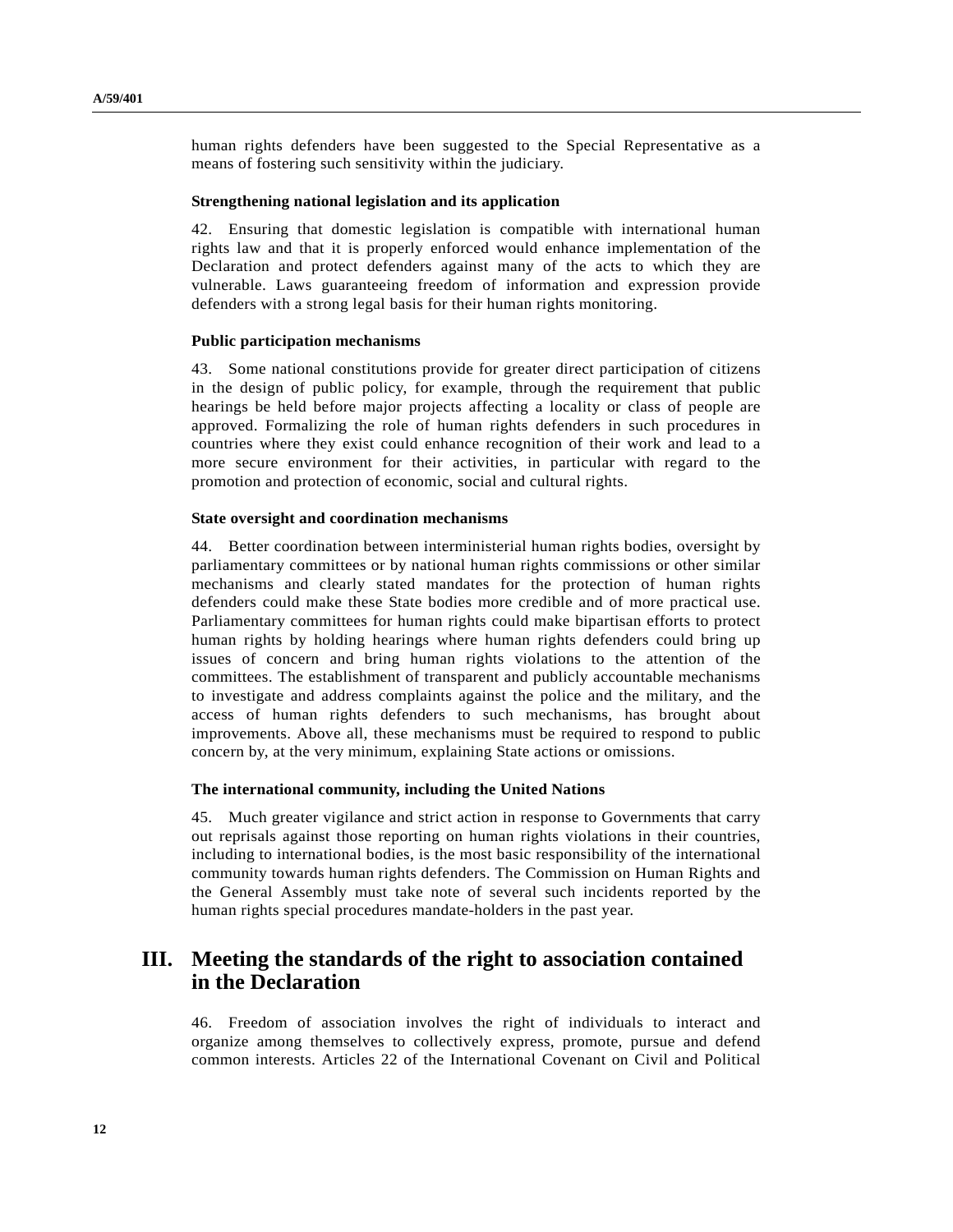Rights, 8 of the International Covenant on Economic Social and Cultural Rights, 11 of the European Convention on Human Rights, 10 of the African Charter on Human and Peoples' Rights and 5 of the Declaration on human rights defenders all guarantee this right.

47. Freedom of association is at the heart of an active civil society and a functioning democracy. In her 2004 report to the Commission on Human Rights (E/CN.4/2004/Add.1), the Special Representative reported on communications sent with regard to some 566 defenders, 442 of whom were members of NGOs, trade unions, or professional associations. During the first four years of her mandate, the Special Representative sent an increasing number of communications regarding alleged violations of defenders' right to freedom of association, with 40 cases sent in 2003 on this subject alone

48. While in most countries, the right to freedom of association is constitutionally guaranteed, information received by the Special Representative indicates a notable increase in the number and the range of infringements of the exercise of this right, resulting in serious obstacles to the work of human rights defenders. Within the last 10 years, many countries have adopted or drafted new national legislation to regulate the creation and operation of NGOs and other associations. In a majority of countries, these new laws were adopted after 2001 and stricter rules were legitimized by counter-terrorism and security considerations. In practice, they have limited defenders' freedom of association and increased the regulatory powers of the State. In many cases, these new laws have provided the State with the means to crack down on anyone critical of governmental action. In a few cases, they have been used by Governments to put an end to human rights activities through legal action. As of August 2004, the Special Representative had sent communications to seven countries (Belarus, Egypt, Georgia, Turkmenistan, the United Republic of Tanzania, Uzbekistan and Zimbabwe) where the legislation in place raises particular concern for the work of human rights defenders.

49. The Special Representative must vigorously insist that any organization has the right to defend human rights; that it is the vocation of human rights defenders to examine government action critically; and that criticism of government action, and the freedom to express these criticisms, is an essential component of a democracy and must be legitimized in law and practice. States may not adopt laws or practices that would make activities for the defence of human rights unlawful. Article 22, paragraph 2, of the International Covenant on Civil and Political Rights stipulates that "no restrictions may be placed on the exercise of the right [to freedom of association] other than those which are prescribed by law and which are necessary in a democratic society in the interest of national security or public safety, public order, the protection of the public health or morals or the protection of the rights and freedoms of others". The Special Representative considers that this provision, read together with article 5 of the Declaration on human rights defenders, must be understood to include the protection of freedom of association for human rights organizations whose work may offend the Government, including organizations that criticize policies, publicize human rights violations perpetrated by authorities, or question the existing legal and constitutional framework.

50. The Special Representative uses the terms "NGO law" or "association law" broadly to refer to laws, decisions, decrees and other measures of a legally binding character that purport to regulate the creation, operation and dissolution of groups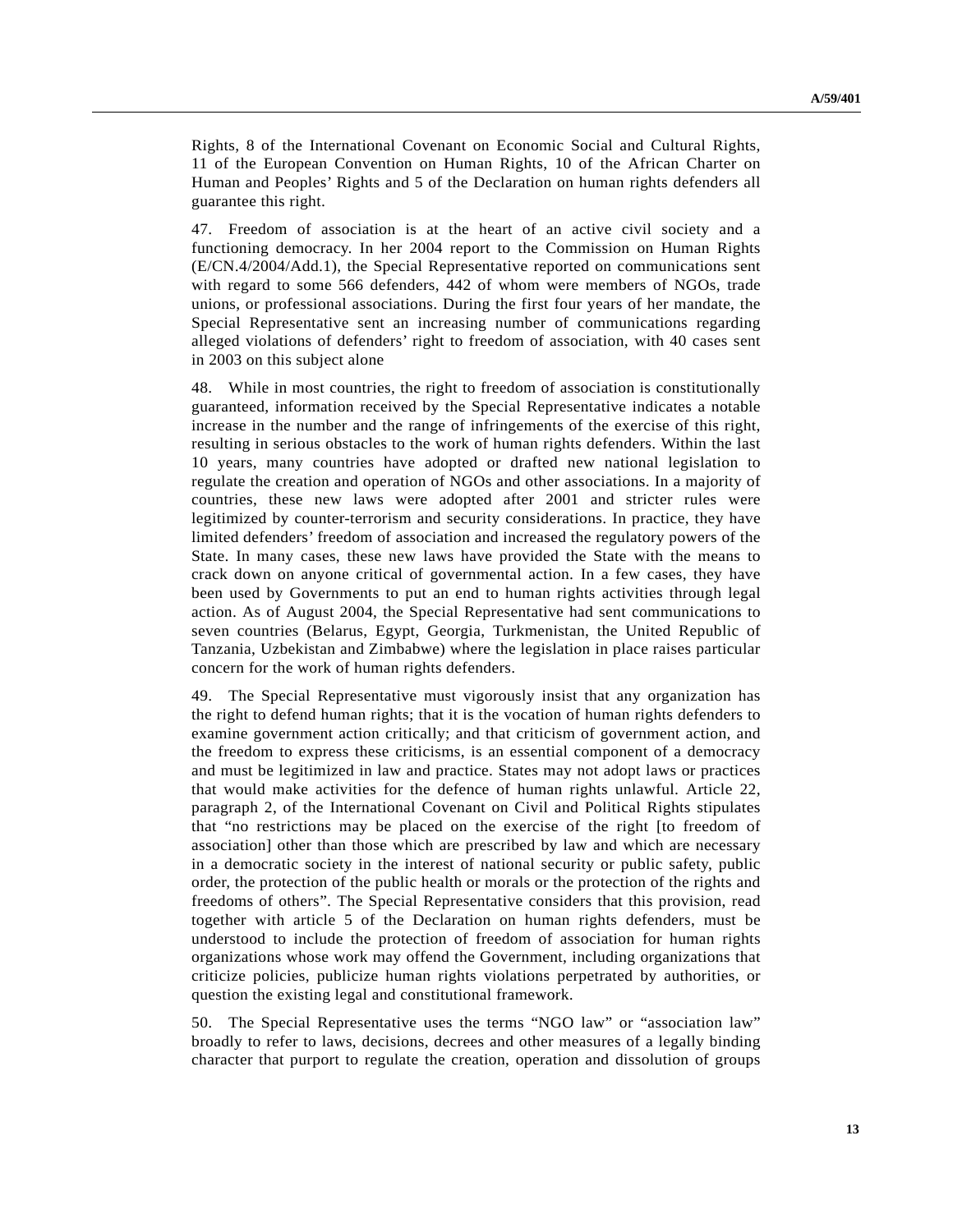that express, promote, pursue and defend common interests. Typically, these measures are contained in domestic legislative instruments bearing such titles as "Law on Associations", "Law on Public Societies", "Law on Public Associations", "NGO Law", etc. In this report, the Special Representative focuses in particular on the laws and the situation of NGOs and associations; less emphasis is put on regulations concerning trade unions and professional associations.

# **A. Difficulties in the creation and registration of human rights associations**

#### **Criminalization of non-registered groups**

51. In the most liberal regulations, present in many European Union countries, often referred to as a regime of "declaration" or "notification", NGOs are automatically granted legal personality upon receipt by the authorities of notification by the founders that an organization was created. Typically, such notification includes basic facts such as the name, aims and address of the organization and the details of its founders. In contrast, a common feature of many laws that restrict freedom of associations is the criminalization of non-registered entities and the requirement to obtain authorizations or registration before carrying out human rights activities. In recent years, many countries have introduced registration requirements where none formerly existed and have used the new legislation to outlaw organizations that had existed for many years. Under laws in certain countries, failure to register an organization carries a penalty of up to a year at corrective labour. State authorities have used registration procedures to filter and reject organizations critical of the Government, with human rights organizations suffering in particular from this practice.

#### **Burdensome and lengthy registration procedures**

52. Defenders have reported a general lack of clarity concerning the steps to be taken for registration and a lack of access to adequate information at the local level to complete the process. Consequently, defenders have submitted "incomplete" files, generating delays in their processing. In one case, the leader of an organization reported having to go back to the Ministry of Justice every week for months in order for his organization to be registered. Defenders have also reported receiving contradictory and ever-changing instructions from different State organs on how to register. Some organizations that considered themselves registered were later informed that they had not fulfilled the necessary requirements. Defenders have also had their applications rejected on the basis of incomplete applications, with such trivial justifications as "no street address provided" and other minor administrative issues.

53. While association laws generally require basic information about an organization — such as copies of the organization's statutes and the founders' names and contacts — in a number of States, authorities have interpreted "basic information" in an overly broad sense and used this requirement as an opportunity to gather information for intelligence purposes or as a means to perpetually delay the registration of NGOs. For instance, in one country the founders of NGOs are required to provide copies of their passports and employment history records.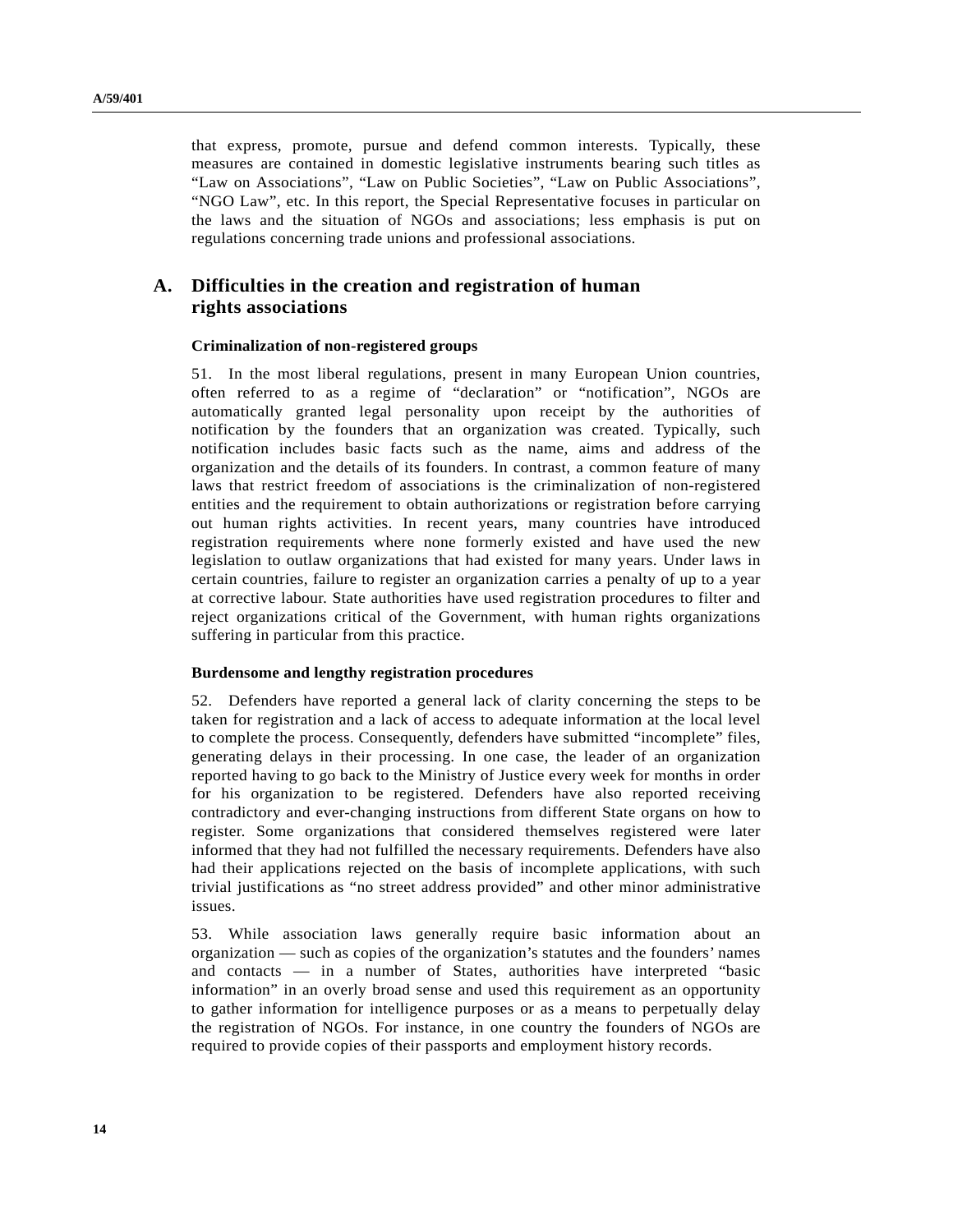54. Other burdensome requirements have included a large number of founders: while many laws require a newly created group to have a minimum of two to five founders, others require 10 or more. Such requirements, coupled with repressive environments, have proven to deter individuals from forming human rights organizations.

55. While in many countries applying for registration is virtually free, in others, registration fees become a real barrier to the creation of organizations. In one instance, registration fees amount to \$500, a sum corresponding to several months' salary in this particular country. For locally funded human rights defenders exorbitant fees make registration of their organizations almost impossible.

## **Limits on the creation of networks and independence**

56. Information received by the Special Representative shows that in many places existing legal entities, including human rights organizations, are limited and sometimes prohibited from forming groups and establishing networks, coalitions or federations. For example, the law of one country authorizes only one federation on a given issue to operate within a region; the same law provides for the creation of a single federation at the national level comprising all specialized and regional federations, under the control of the Government.

## **Ill-defined grounds for denial of registration and failure to communicate the reasons**

57. Criteria for registration included in national laws, where they exist, are frequently ambiguous enough to allow authorities broad discretion in their interpretation, resulting in arbitrary denial of registration for human rights organizations. In one country, registration can be denied based on an assessment that an NGO's activities do not strive towards the "public interest", without defining what that means. In other countries, authorities are granted wide powers to decide whether a new NGO is needed in a given field and can require organizations to change their objectives. In yet another country, registration can be denied if the applying organization is deemed to be "undesirable" by the registration authorities, once again not providing a definition of this notion. Cases submitted to the Special Representative cite a significant number of defenders being denied registration on the grounds that the nature of their proposed activities was either illegal or undesirable.

58. Increasingly, State authorities fail to respond to registration applications from human rights defenders. In some cases, human rights organizations have waited for a response for months, or even years, despite having filed for registration several times. In other cases, authorities have refused to issue the receipt for the publication of the public notice required for an NGO to come into existence. In one instance, defenders were physically prevented by the police from entering the public government office where applications are filed. Increasingly, when a negative response to a registration request is received, defenders are not told of the grounds for the refusal.

## **Appeal process**

59. In the absence of a response or of a motivated decision, it has been difficult for human rights defenders to lodge appeals against the rejection of their registration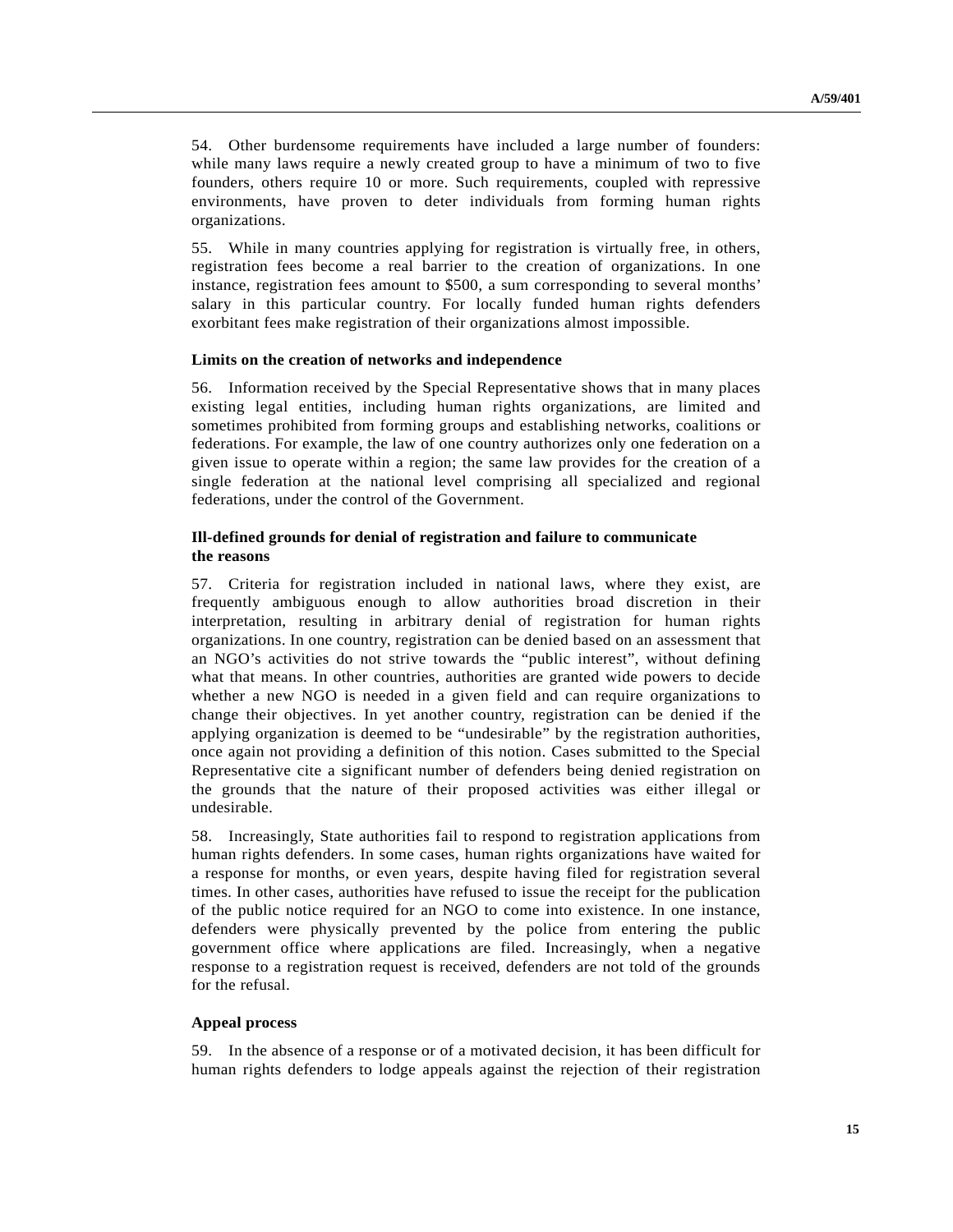application. Even where responses are received, defenders have faced difficulties in exercising their right to appeal because of the complexity of the process, the timeconsuming procedures and the lack of independence from the Government of the reviewing bodies.

#### **Registration authorities**

60. It is crucial for the reviewing body to be independent from the Government to ensure the fairness of the registration process. Information received by the Special Representative indicates that registration is becoming increasingly politicized by Governments, to the detriment of human rights defenders. In a large number of cases, registration applications are reviewed by government ministries, and even security units with strong ties to Government. Numerous new laws establish registration boards whose members are appointed at the discretion of the Government. In one State, the Minister of Public Service, Labour and Social Welfare has the power to select the registration board's chairman, who hears and determines appeals against the board's decisions and appoints officers to inspect NGO affairs.

#### **Re-registration**

61. Many States, after passing new laws, have required existing human rights organizations to re-register under the new regime and have used this requirement to control NGOs critical of government policies. The Special Representative has been informed that this has resulted in many already registered organizations having their legal status revoked. Defenders are also frequently obliged to re-register their organization following minor changes to their statute, management, or membership, which results in unreasonably time-consuming procedures and diverts human and financial resources away from human rights work. While changes fundamental to the existence of the NGO may call for re-registration, the Special Representative considers that minor changes such as changes in address, membership, management, rules of procedure, etc. that do not alter the nature of an organization could more reasonably be regulated through mere notification.

## **B. Restrictions on the registration of international NGOs**

62. While only a minority of countries deny foreign human right defenders the right to associate freely, in many, they are subjected to a separate and more restrictive regime. In particular, some States require that at least 50 per cent of founding members be nationals. Others require that international NGOs obtain prior authorization before being allowed to operate in a country. Authorization is often dependent on a favourable opinion from the Foreign Ministry. In other cases, international NGOs based in a country are subject to additional application requirements, for example a larger minimum number of members, or the obligation to have a branch abroad in order to be eligible for registration in the category of "international association". International human rights groups have reported that these discriminatory regimes have delayed and sometimes prevented their registration and operation in a number of countries.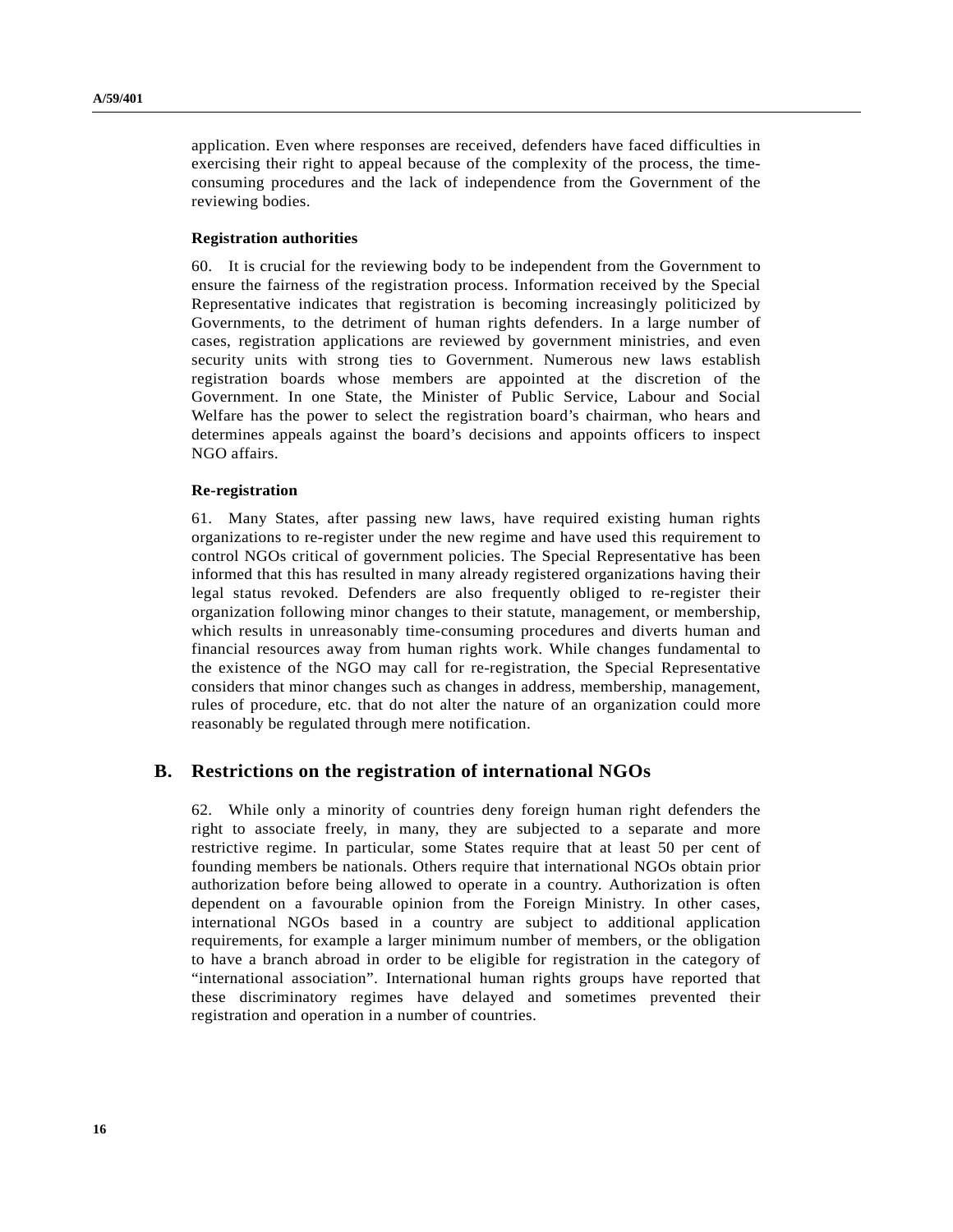# **C. State scrutiny of the management and activities of NGOs**

#### **State scrutiny of the management of organizations**

63. Where State authorities are given the right to monitor and interfere in the management of NGOs, defenders have seen their independence and work threatened. In one State, the law grants the authorities the right to monitor the election of an organization's board members, to object to certain candidates and to request that an internal decision be withdrawn when it is deemed to be in conflict with national regulations. In another country, the law effectively allows authorities to determine the wages of human rights NGO workers, to suspend the management board of an organization and to replace its members; in 1995, under this law State authorities suspended all the executive members of a women's rights NGO on unsubstantiated grounds of misadministration and misappropriation of funds and replaced the trustees with persons with links to the Government.

#### **State scrutiny of the objectives of organizations**

64. A key problem for defenders with the application of NGO laws is the use of vague, imprecise, and at times overly broad definitions of legitimate grounds for restricting freedom of association, which allows for varying interpretations based far more on government policy than on strictly legal considerations.

65. In many States, "reasonable" restrictions have been used to limit the freedom of association of defenders, to deny registration to human rights organizations or to justify their closure. In several countries, the law enables authorities to ban organizations that show signs of "extremism" in their activities, plans or statements. In others, activities that "threaten national unity", "violate public or moral codes", or are "political" are prohibited. In yet another State, associations can be disbanded for activities "endangering the integrity and security of the State, engaging in propaganda for war, or racial, national and religious hatred, or if they threaten the physical and psychological well-being of citizens". Interpretations of whether an organization falls into one of these vague categories is left to the authorities, which have increasingly included any organizations critical of the Government, paving the way for the criminalization of human rights activities.

66. In particular, NGOs that publicize human rights abuses by authorities have been accused of undermining the "integrity of the State" or "tarnishing the image of the State". In one case, an NGO working on minority rights was accused of threatening the integrity of the State for having used a minority language on a poster. In another case, an NGO working on gay and lesbian rights was denied registration because its aims were deemed unethical and "immoral". The Special Representative is particularly concerned about the practice by a number of States of systematically categorizing organizations working for minority rights or advocating for democratic rights and constitutional or legislative reform as unlawful and, in certain cases, even as terrorist organizations. She notes with concern that a number of States perceive civil society in general and human rights organizations in particular as groups whose only objective should be to help the Government achieve its goals.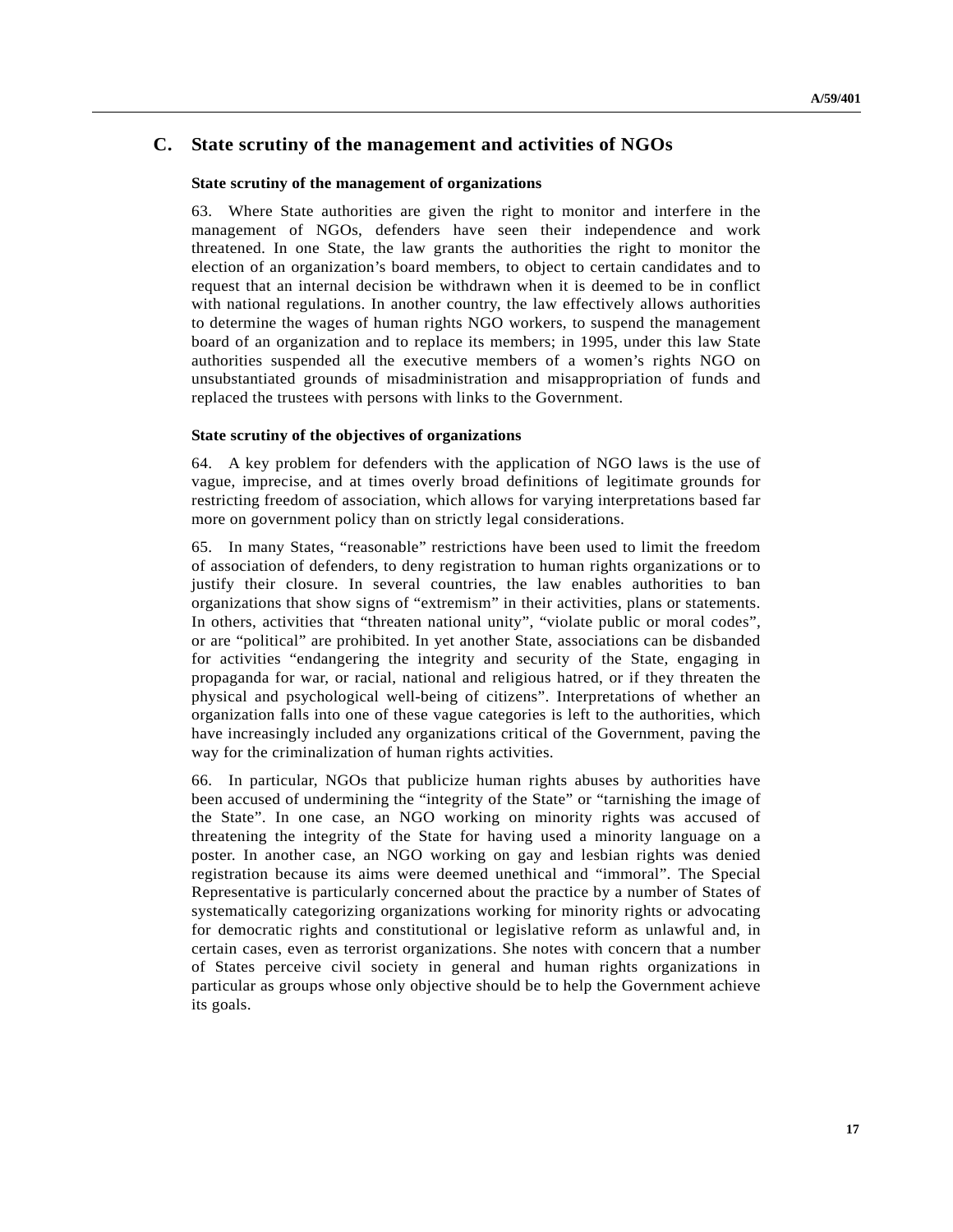#### **State scrutiny of NGO activities**

67. In many countries, NGO laws impose restrictions on the types of activities in which human rights organizations can engage. In particular, certain laws establish a restrictive list of authorized activities while others prohibit NGOs from engaging in any "political" or "trade union" activities, without defining either term. Such language puts human rights NGOs working to provide legal aid, advocating for the reform of the judicial system, working on election monitoring or defending the rights of political prisoners at risk of having their activities labelled illegal. In one case, the law tasks the registration body with "providing policy guidelines to NGOs for harmonizing their activities in light of the national development plan". In a later article, the same law grants this body the right to "investigate and inquire into any matter" to ensure that NGOs adhere to their own statute. States have used these provisions against human rights organizations to circumscribe their activities to fit within the policies of the State and adopted laws that see human rights organizations as mere implementing partners of government policies.

68. The operations of human rights NGOs have also greatly suffered from burdensome legal requirements to constantly inform authorities about their activities. Requirements that associations submit to the Government annual reports, copies of management decisions and prior notification of any events they organize have been used to interfere in the running of the human rights programmes.

69. The Special Representative has received an increasing number of allegations of interference by State agents, most frequently the security and police forces, in NGO activities. Human rights organizations have been prevented from holding seminars, conferences and workshops related to human rights issues. In some instances, interferences in human rights activities have included attempts to prevent NGOs from releasing reports on human rights abuses by seizing books and publications. In 2003, a collective of mothers was prevented from holding a conference on the death penalty on the grounds that their association was not registered. In 2003, the martial law authorities of one country broke into a training workshop and attempted to take the names of all the participants. In another instance, the police arrived at a workshop on voting and election rights, asked all participants to leave and forced the foreign election training team onto a plane.

70. Human rights organizations have also faced invasive policing. The Special Representative sent communications concerning 22 cases of raids by law enforcement agencies against human rights organizations. Illegal raids have provided opportunities for authorities to seize documents, files and databases relating to human rights abuses, members of the organization, witness testimony and cases being investigated. Law enforcement forces have also confiscated equipment, including computers and cameras. Such police operations are often conducted without warrants and, in some countries, occur repeatedly. They constitute serious interference in the work of human rights organizations. The seizing of confidential data, in particular testimonies of victims or witnesses and lists of names, represents a serious threat to the operation and credibility of human rights NGOs and can result in the named persons being targeted. In one instance, during a police raid evidence was planted to incriminate human rights defenders. In another case, police forces besieged an NGO to prevent it from holding a solidarity meeting with an imprisoned defender. Additionally, human rights defenders have faced surveillance and tapping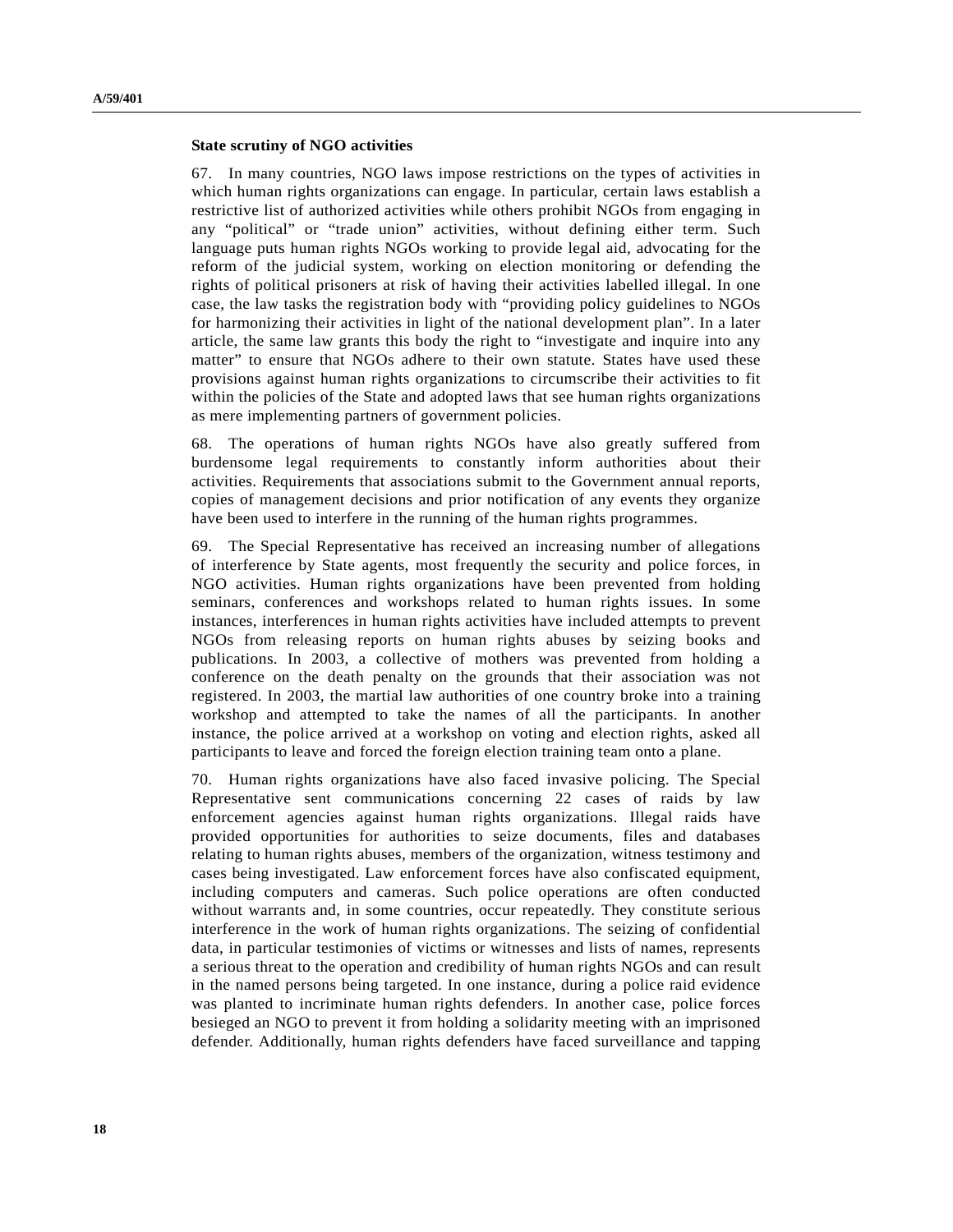of their office telephones by State authorities, in particular security forces and the police.

## **D. Administrative and judicial harassment: grounds and procedures for dissolution**

71. Another crucial area for human rights defenders concerning the application of NGO laws is the misuse of provisions regarding the suspension and dissolution of organizations. In a number of countries, the law grants the Ministry of Security, or its equivalent, the right to issue warnings to organizations. In one country, after two warnings have been sent, the Ministry can take an organization to court and in some cases even order its closure. Authorities in particular ministries have abused their power to issue warnings as a means of intimidating and threatening human rights NGOs. A significant number of NGOs have been sued or shut down under this procedure. In one particular country, the Ministry of Justice has systematically brought court cases against human rights groups for minor administrative irregularities such as having a different address from that officially registered, failure to use proper letterheads, using a symbol different from the one registered, changes in their board, etc. The Special Representative has taken up at least 15 cases of human rights NGOs facing legal proceedings for such irregularities and for holding meetings and publishing human rights reports. In one case, an NGO was charged with publishing seditious news because it reported that 50 miners had been buried alive by the police.

72. In some cases, governmental bodies such as ministries and territorial administrations have the authority to suspend the activities of NGOs without prior judicial review. In one case, the law provides the territorial administration with the power to suspend for a period of up to three months the activities of any association on the grounds of "disturbance to public order", and the minister with the authority to dissolve any association which departs from its original objective or whose activities seriously undermine public order or the security of the State. While their decision may be challenged before an administrative court, the provisions give State authorities discretionary power to end the operations of NGOs. In one case, security forces forcibly shut down a women's rights network, without legal justification.

73. A number of laws allow registration authorities to de-register NGOs if an organization is deemed to have altered its objective or to be pursuing objectives other than those declared. In one case, an organization defending the advancement and rights of women was de-registered because "the particulars in the application for registration of the society were false". The organization had produced a document that outlined the prominent women's issues and questioned whether these concerns were reflected in the platforms of general election candidates.

74. The Special Representative notes that such legal proceedings, even when they do not result in the actual closure of human rights organizations, put serious strain on human rights defenders' time and the organization's financial and human resources. In one country, two main human rights NGOs have had to face several hundred trials in connection with their publications on the grounds that they threatened the territorial integrity. Some proceedings have resulted in NGOs having to pay heavy fines, others in acquittals.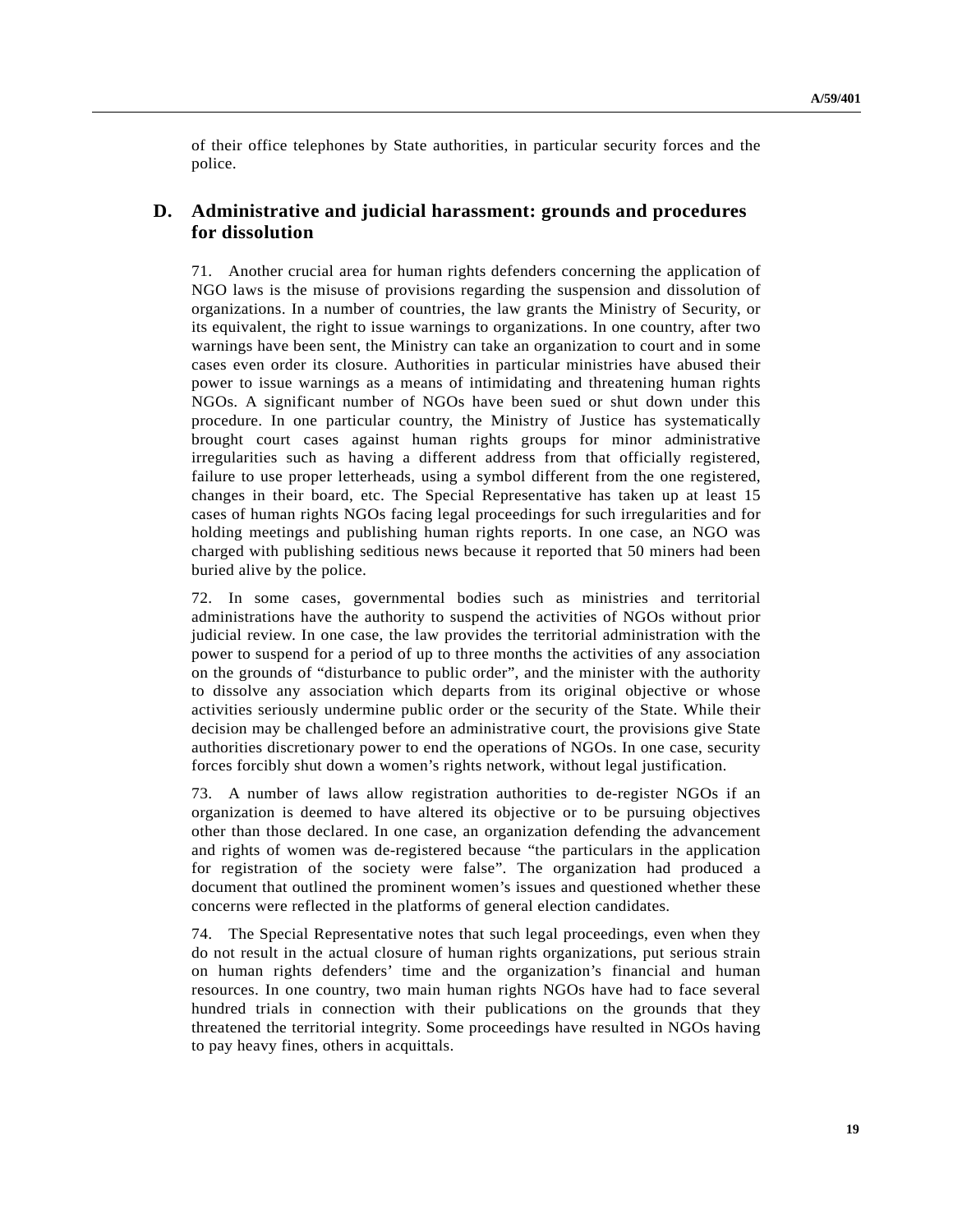## **E. Restrictions on funding**

75. A common feature of many newly adopted NGO laws of concern to human rights defenders is restrictive provisions regarding funding. An increasing number of domestic laws place restrictions on the origin of the funds that NGO receive and require prior authorization for NGOs to access international funds from nationals abroad or from foreign donors.

76. The bank accounts of human rights NGOs have been blocked and their assets frozen to prevent them from accessing international funding. In one case, the Ministry of the Interior prohibited a human rights organization from accessing the second half of a European Commission grant intended to fund its activities. As a result, the NGO has not been able to pay its office rent and is threatened with eviction. In another case, a human rights NGO had received a \$40,000 grant from an international donor to run a one-year human rights monitoring project and produce an annual report, but it was unable to start its activities because it lacked the authorization to receive the grant despite having applied to the Ministry of Social Affairs well in advance, as required under the law. Restrictions have also been placed on how human rights defenders can utilize international funding. A presidential decree in one country prevents NGOs from using international aid to organize "meetings, demonstrations or picket lines", or to "draft and circulate propaganda documents or to engage in other types of political activities".

77. Given the limited resources available for human rights organizations at the local level, legal requirements of prior authorization for international funding have seriously affected the ability of human rights defenders to carry out their activities. In some cases, they have seriously endangered the very existence of human rights organizations. The ability of human rights defenders to carry out their activities rests on their ability to receive funds and utilize them without undue restriction, in conformity with article 13 of the Declaration.

78. Whereas in many countries associations and not-for-profit organizations are tax exempt, a few States have resorted to tax pressure to discourage human rights defenders from receiving funds from abroad. In one State, the tax law was amended in 2002 to include a provision which sets a 25 per cent tax on all resources that human rights NGOs receive. The provision is clearly discriminatory against human rights organizations as it does not apply to charities dealing with art or scientific research. Human rights organizations have been unable to conform to this new provision and are at risk of being prosecuted for breach of the law.

## **F. Restrictions on and retaliation for cooperation with international human rights partners and NGOs**

79. Human rights defenders have been targeted for cooperating with international human rights NGOs. In one State, the authorities have the power to prohibit a national NGO from associating itself with an international organization, but are not required to provide grounds for their decision. The same law allows registration authorities to refuse to allow national organizations to become members of groups outside the country, without specifying the basis for such a restriction.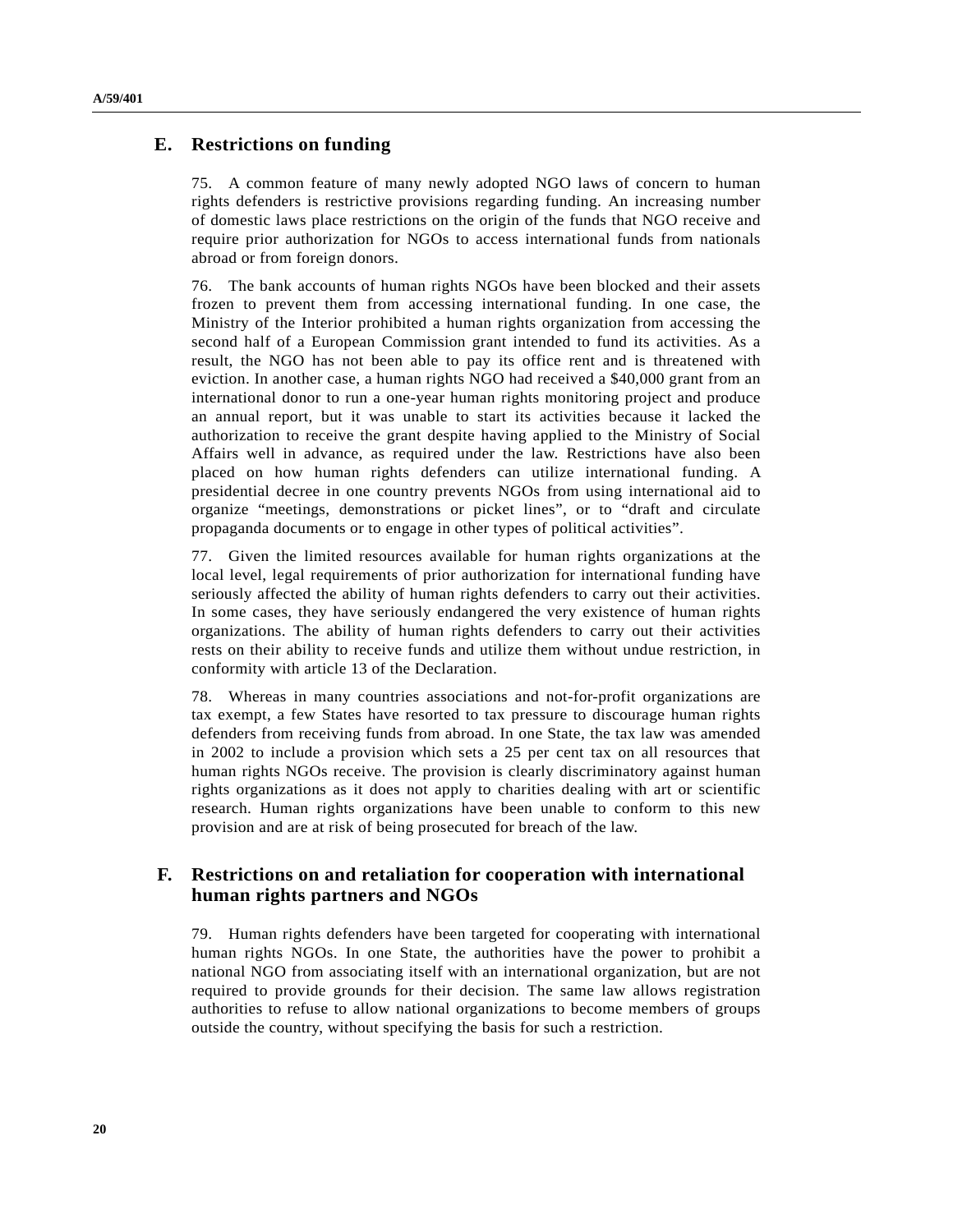# **G. Good practices and recommendations in conformity with the Declaration**

80. **While many laws regulating NGOs have proved to be problematic for human rights defenders, others provide examples of good practices. In this part of the report, the Special Representative builds on existing good practices to make recommendations on legislative provisions that are in conformity with existing international human rights standards, including the Declaration on human rights defenders.**

81. **NGO laws should be written and implemented to allow for the quick, easy and inexpensive creation of organizations and the acquisition of legal personality. Individuals and legal entities, national or foreign, and even organs of the State should be allowed to establish and independently operate associations for the defence of human rights, in accordance with clearly stated rights, privileges and immunities.**

82. **The Special Representative makes the following recommendations:**

*With regard to registration:*

(a) **The right to register and the duty to register. NGOs have a right to register as legal entities and to be entitled to the relevant benefits. Nevertheless, the Special Representative also believes that registration should not be compulsory. NGOs should be allowed to exist and carry out collective activities without having to register if they so wish;**

(b) **Favouring regimes of declaration instead of registration. Whereas the Special Representative recognizes that States can regulate freedom of association, she encourages them to adopt regimes of "declaration" or "notification" whereby an organization is considered a legal entity as soon as it has notified its existence to the relevant administration by providing basic information, including the names and addresses of the founder(s) and the name, address, statutes and purpose of the organization;**

(c) **Expeditious process. Where a registration system is in place, the Special Representative emphasizes that it should allow for quick registration. The law must set short maximum time limits for State authorities to respond to registration applications; failure to provide a response should result in the NGO being considered as legally operative;**

(d) **Explained decision. Decisions to deny registration must be fully explained and cannot be politically motivated. Failure to provide detailed grounds for the decision should result in the NGO being considered to be operating legally;**

(e) **Clear and publicly accessible criteria and procedures for registration. NGO laws must provide for clear and accessible information on the registration procedure. Official documents describing in detail the necessary steps and documentation for registration, including sample applications, must be accessible to NGOs and disseminated to all State organs. Training must be conducted or instruction given to ensure homogenous implementation of the law and to prevent arbitrary interpretations of registration criteria;**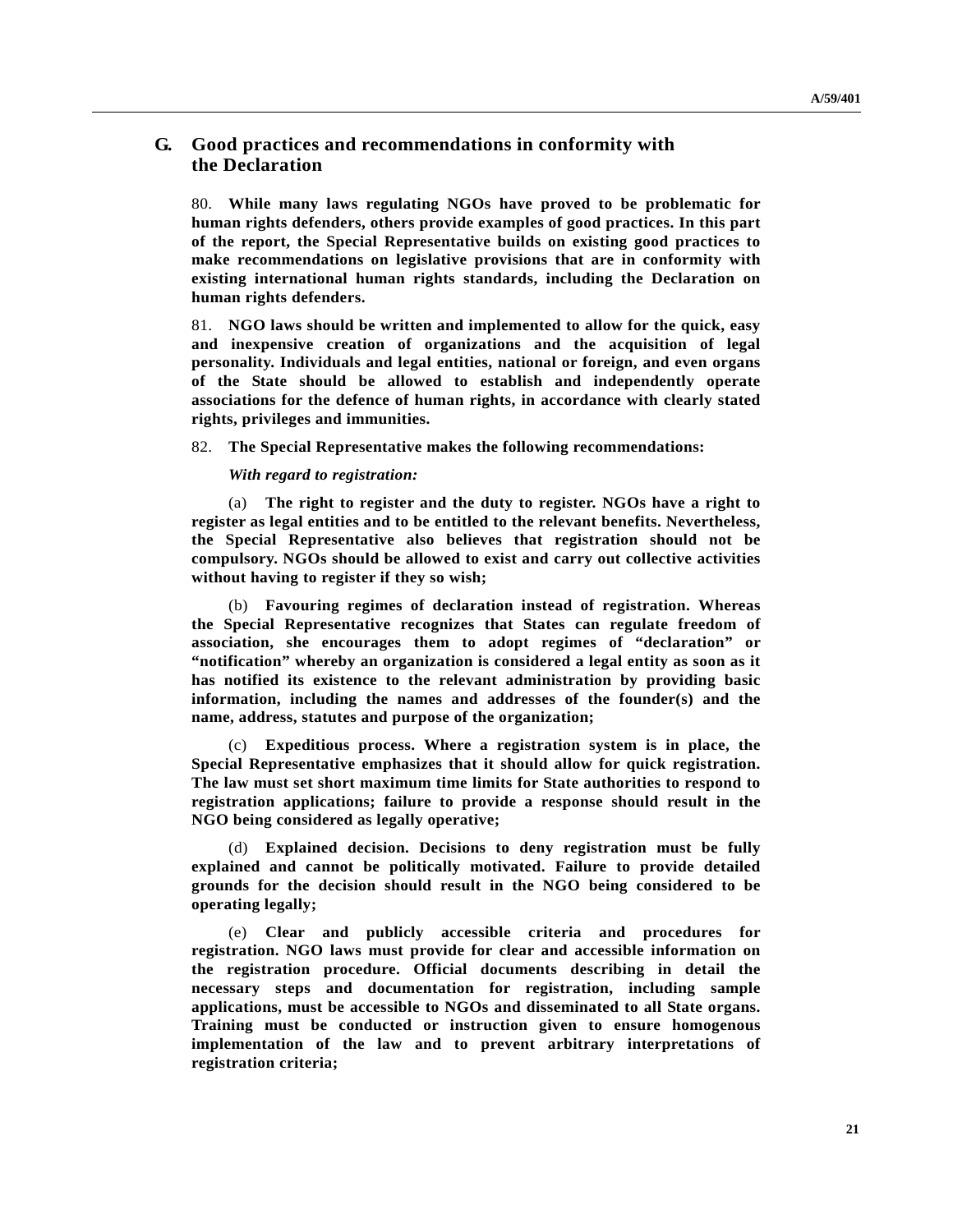(f) **Documents required. NGO laws should preclude overly burdensome requests for unnecessary documents. Documentation required for registration should serve the sole objective of registration and must not be used for intelligence or other purposes;**

(g) **Presumption of legality. NGOs should be presumed to be operating legally until it is proven otherwise, in particular, during the entire registration process;**

(h) **Independence of registering bodies. Registering bodies should be independent from the Government and include representatives of civil society. In particular, members of such bodies should not be directly appointed by Government, nor at its discretion;**

(i) **Re-registration. In the event of the adoption of a new law all previously registered NGOs should be considered as continuing to operate legally and provided with accelerated procedures to update their registration;**

(j) **Appeals process. All NGOs whose applications have been denied by the registering body should have an opportunity to challenge this decision in an independent court;**

(k) **Foreign NGOs. Foreign NGOs carrying out activities for the promotion of human rights must be allowed to register and function without discrimination, subject only to those requirements strictly necessary to establish bona fide objectives;**

(l) **Funding. Governments must allow access by NGOs to foreign funding as a part of international cooperation, to which civil society is entitled to the same extent as Governments. The only legitimate requirements of such NGOs should be those in the interest of transparency;**

#### *With regard to the objectives and activities of human rights NGOs:*

(m) **Governmental authorities should refrain from exerting a priori scrutiny into the objectives of NGOs. The legality of an organization's purposes and its conformity with the law should be reviewed only when a complaint has been lodged against the organization. Only an independent judicial body should be given the authority to review an organization's purposes and determine whether they are in breach of existing laws;**

(n) **No restrictions should be imposed on the types of activities that human rights defenders carry out in the defence of human rights, provided they respect the principle of transparency and non-violence. Legitimate aims must include the right to engage in the defence of human rights standards, including but not restricted to furthering democratic rights, advocating for constitutional reforms, publicizing opinions and facts critical of government policies and actions and advocating for State accountability;**

(o) **Any restriction on the ground of "public order/morals/ethics" and any criteria meant to limit the right to freely associate must be clearly defined. Any human rights-related activities must be clearly excluded from these restrictions;**

(p) **States should be legally barred from interfering with the management structure and activities of NGOs. In particular, the Special**